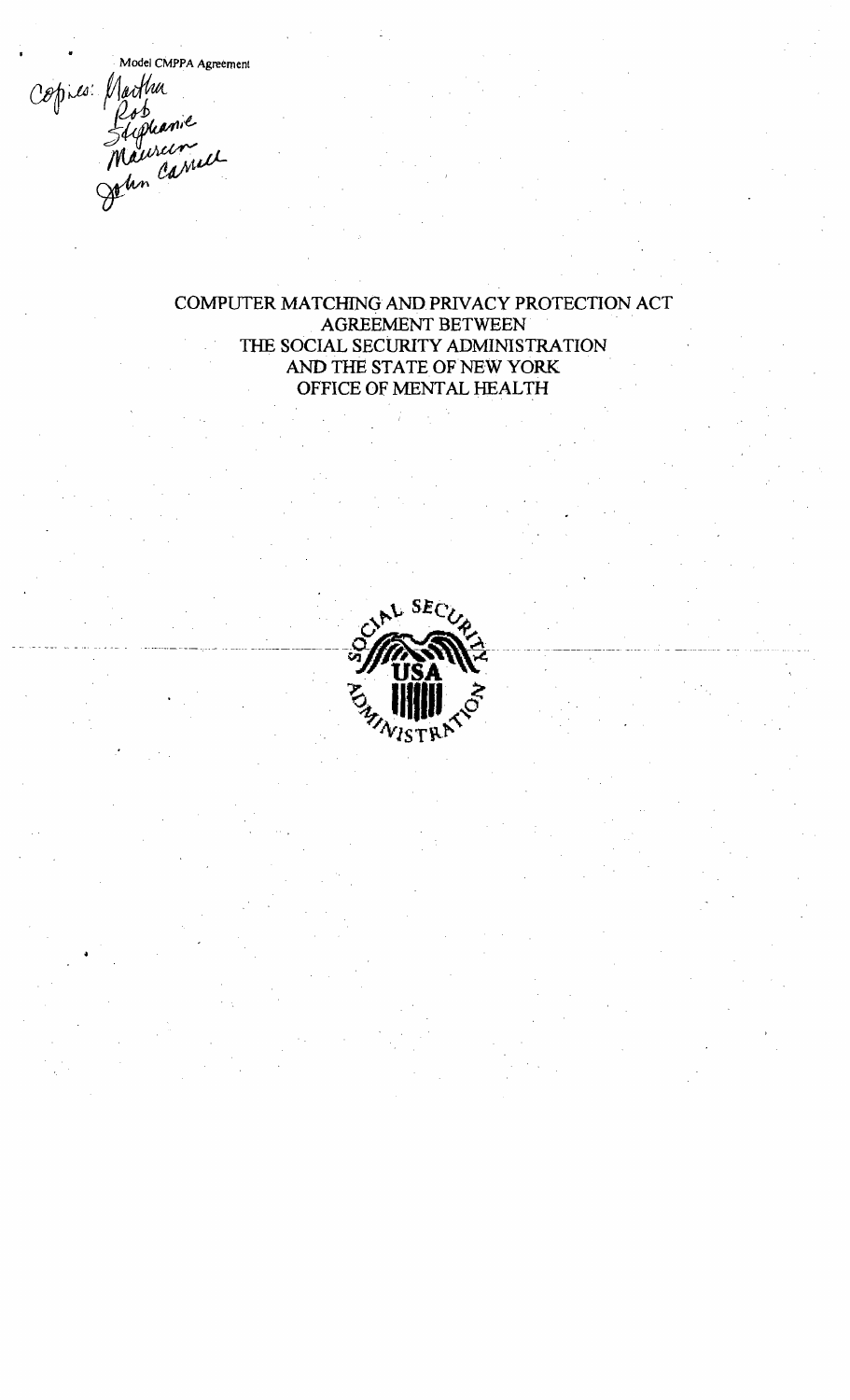# TABLE OF CONTENTS

| I.    |                                                                  |  |
|-------|------------------------------------------------------------------|--|
| П.    |                                                                  |  |
| III.  |                                                                  |  |
| IV.   |                                                                  |  |
| V.    |                                                                  |  |
| VI.   |                                                                  |  |
| VII.  |                                                                  |  |
| VIII. |                                                                  |  |
| IX.   |                                                                  |  |
| X.    |                                                                  |  |
| XI.   | Duration, Modification, and Termination of the Agreement 10      |  |
| XII.  |                                                                  |  |
| XIII. |                                                                  |  |
|       |                                                                  |  |
|       | XV. SSA Authorized Signature and Data Integrity Board Approval14 |  |
|       |                                                                  |  |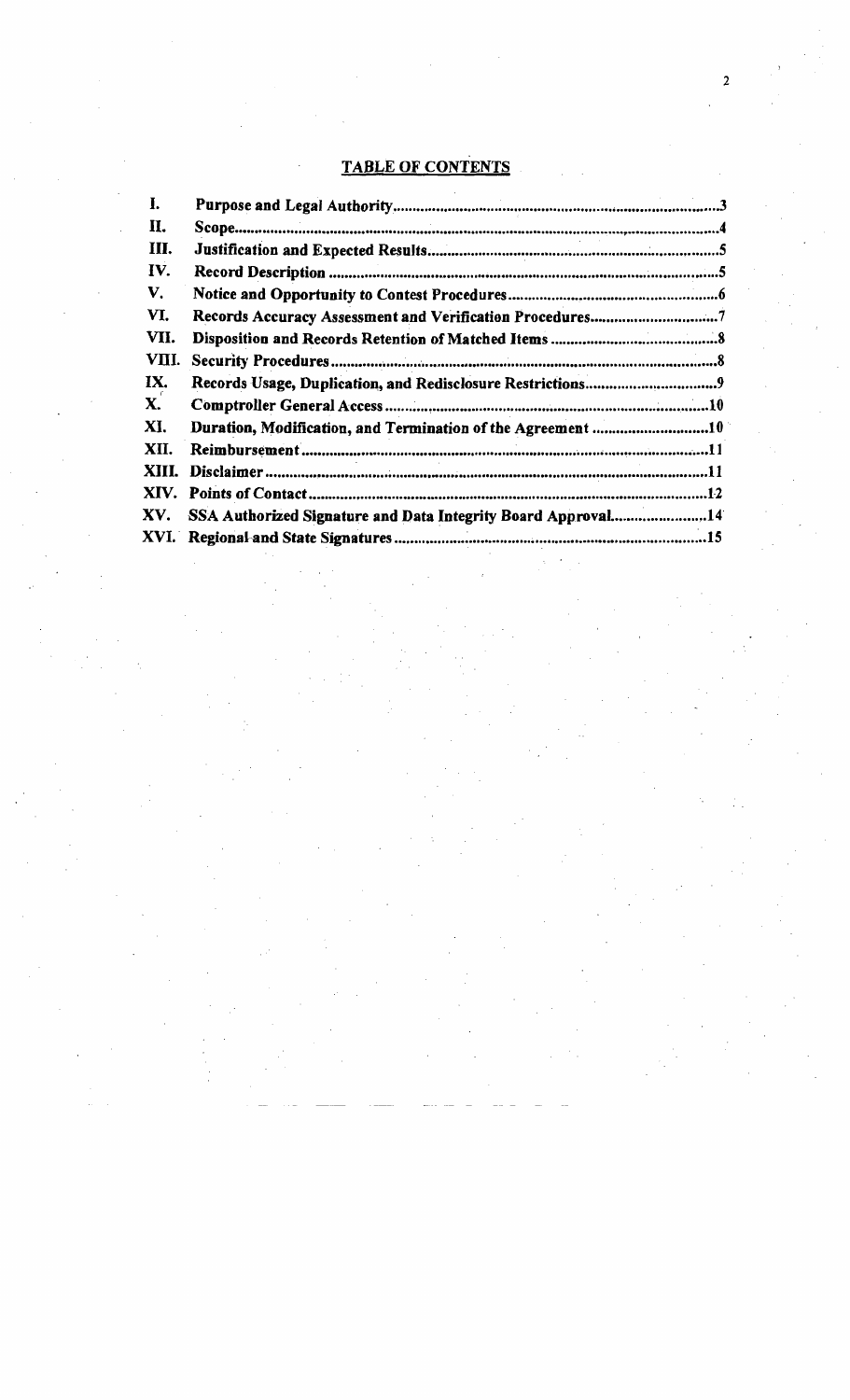## **i.** Purpose and Legal Authority

### A. Purpose

This Computer Matching and Privacy Protection Act ("CMPPA") Agreement . between the Social Security Administration ("SSA") and the **OFFICE OF MENTAL HEALTHOF NEWYORK** ("State Agency"), sets forth the terms and conditions governing disclosures of records, information, or data (herein "data") made by SSA to the State Agency that administers federally funded benefit programs under various provisions of the Social Security Act ("Act"), such as Section 1137 (42 U.S.C. §§ 1320b-7), including the state-funded state supplementary payment programs under Title XVI of the Act. The terms and conditions of this CMPPA Agreement ensure that SSA makes such disclosures of data, and the State Agency uses such disclosed data, in accordance with the requirements of the Privacy Act of 1974, as amended by the Computer Matching and Privacy Protection Act of 1988, 5 U.S.C. § 552a.

Under Section 1137 of the Act, the State Agency is required to use an income and eligibility verification system to administer specified federally funded benefit .programs. including the state-funded state supplementary payment programs under Title XVI of the Act. To assist the State Agency in determining entitlement to and eligibility for benefits under those programs, as well as other federally . funded benefit programs, SSA discloses certain data about applicants of state benefits from SSA Privacy Act Systems of Records ("SORs") and verifies the Social Security numbers ("SSN") of the applicants.

#### B. Legal Authority

SSA's authority to disclose data and the State Agency's authority to collect, maintain, and use data protected under SSA SORs for specified purposes is:

- Sections 1137, 453, and 1106(b) of the Act (42 U.S.C. §§ 1320b-7, 653, and  $1306(b)$ ) (income and eligibility verification data);
- 26 U.S.C.  $\S 6103(1)(7)$  and  $(S)$  (tax return data);
- Section  $202(x)(3)(B)(iv)$  of the Act (42 U.S.C. § 401(x)(3)(B)(iv)) (prisoner data);
- Section 205(r)(3) of the Act (42, U.S.C. §  $405(r)(3)$ ) and the Intelligence Reform and Terrorism Prevention Act of 2004, Pub. L. 108-458, §7213(a)(2) (death data);
- Sections 402, 412, 421, and 435 of Pub. L. 104-193 (8 U.S.C. §§ 1612, 1622, 1631, and 1645) (quarters of coverage data);
- Children's Health Insurance Program Reauthorization Act of 2009, Pub. L. 111-3 (citizenship data); and
- Routine use exception to the Privacy Act,  $5 \text{ U.S.C. }$  §  $552a(b)(3)$  (data necessary to administer other programs compatible with SSA programs).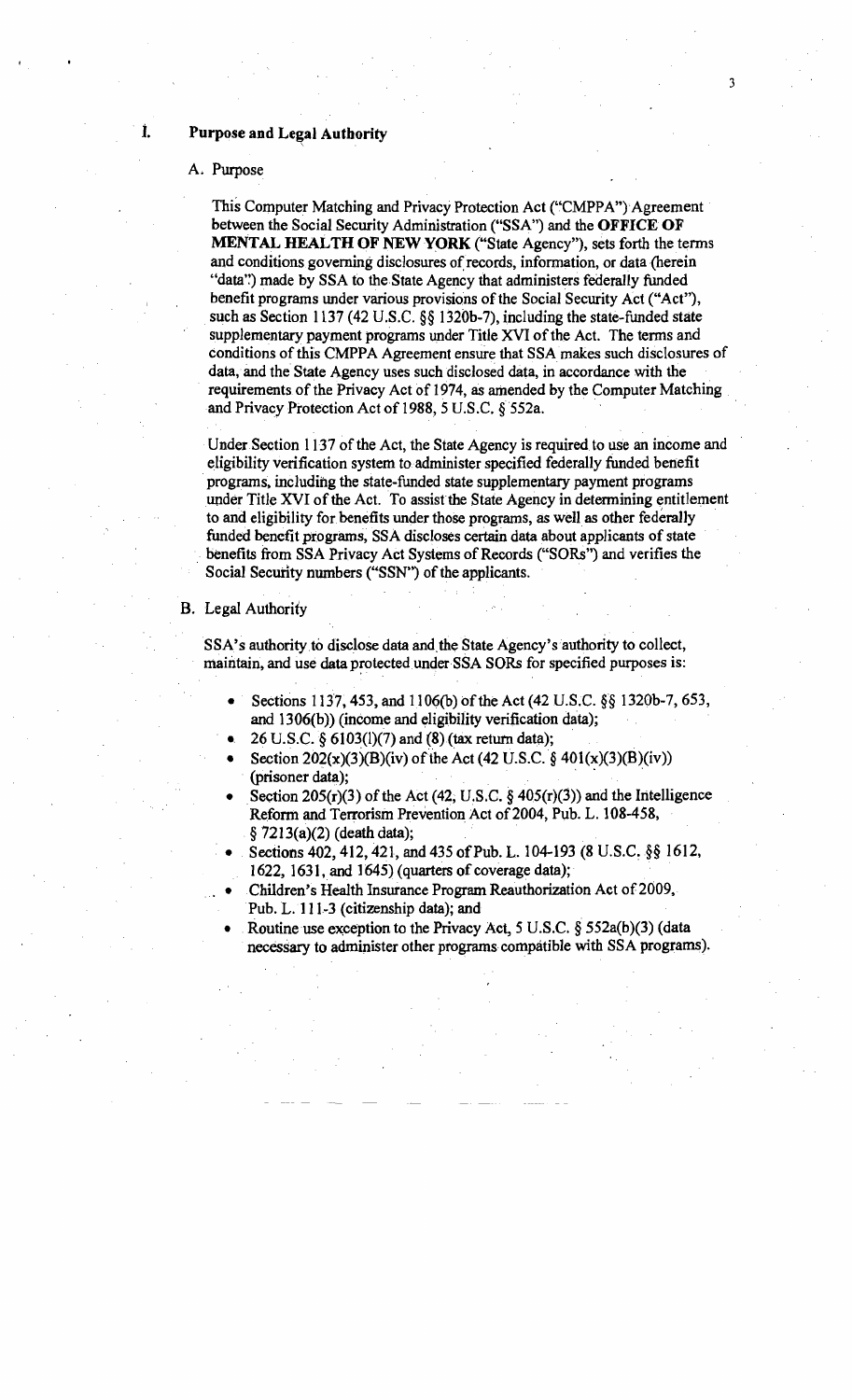This CMPPA Agreement further carries out Section 1106(a) of the Act (42 U.S.C. §1306), the regulations promulgated pursuant to that section (20C.F.R. Part 401),< . the Privacy Act of 1974 (5 U.S.c. 552a), as amended by the Computer Matching and Privacy Protection Act of 1988, related Office of Management and Budget ("OMB") guidelines, the Federal Information Security Management Act of 2002 ("FISMA") (44 U.S.C. § 3541, et seq.), and related National Institute of Standards and Technology ("NIST") guidelines, which provide the requirements that the State Agency must follow with regard to use, treatment, and safeguarding of data.

4

#### II. Scope

A. The State Agency will comply with the terms and conditions of this CMPPA Agreement and the Privacy Act, as amended by the Computer Matching and Privacy Protection Act.

B. The State Agency will execute one or more Information Exchange Agreements ("lEAs") with SSA, documenting additional terms and conditions applicable to those specific data exchanges, including the particular benefit programs administered by the State Agency, the data elements that will be disclosed, and the data protection requirements implemented to assist the State Agency in the administration of those programs.

. C. The State Agency will use the SSA data governed by this CMPPA Agreement to determine entitlement and eligibility of individuals for one or more of the following programs:

. . .

- 1. Temporary Assistance to Needy Families ("TANF") program under Part A of Title IV of the Act;
- 2. Medicaid provided under a State plan approved under Title XIX of the Act;
- 3. State Children's Health Insurance Program ("CHIP") under Title XXI of the Act, as amended by the Children's Health Insurance Program
	- Reauthorization Act of 2009;
- Food Stamp Program ("SNAP") under the Food Stamp Act of 1977  $(7 U.S.C. § 2011, et seq.);$
- 5. Women, Infants and Children Program ("WIC") under the Child Nutrition Act of 1966 (42 U.S.C.  $\S 1771$ , et seq.);
- 6. Medicare Savings Program ("MSP") under 42 U.S.C. § 1320b-14;
- 7.. Unemployment Compensation programs provided under a state law described in Section 3304 of the Internal Revenue Code of 1954; of 1966 (42 U.S.C. § 1771, et seq.);<br>
Medicare Savings Program ("MSP") under 42 U.S.C. § 1320b-14;<br>
Unemployment Compensation programs provided under a state law describe<br>
in Section 3304 of the Internal Revenue Code of 1
- 8. Low Income Heating and Energy Assistance ("LIHEAP" or home energy grants) program under  $42$  U.S.C.  $§$  8621;
- State-administered supplementary payments of the type described in
- 10. Programs under a plan approved under Titles I, X, XIV or XVI of the Act;
- 11. Foster Care and Adoption Assistance under Title IV of the Act;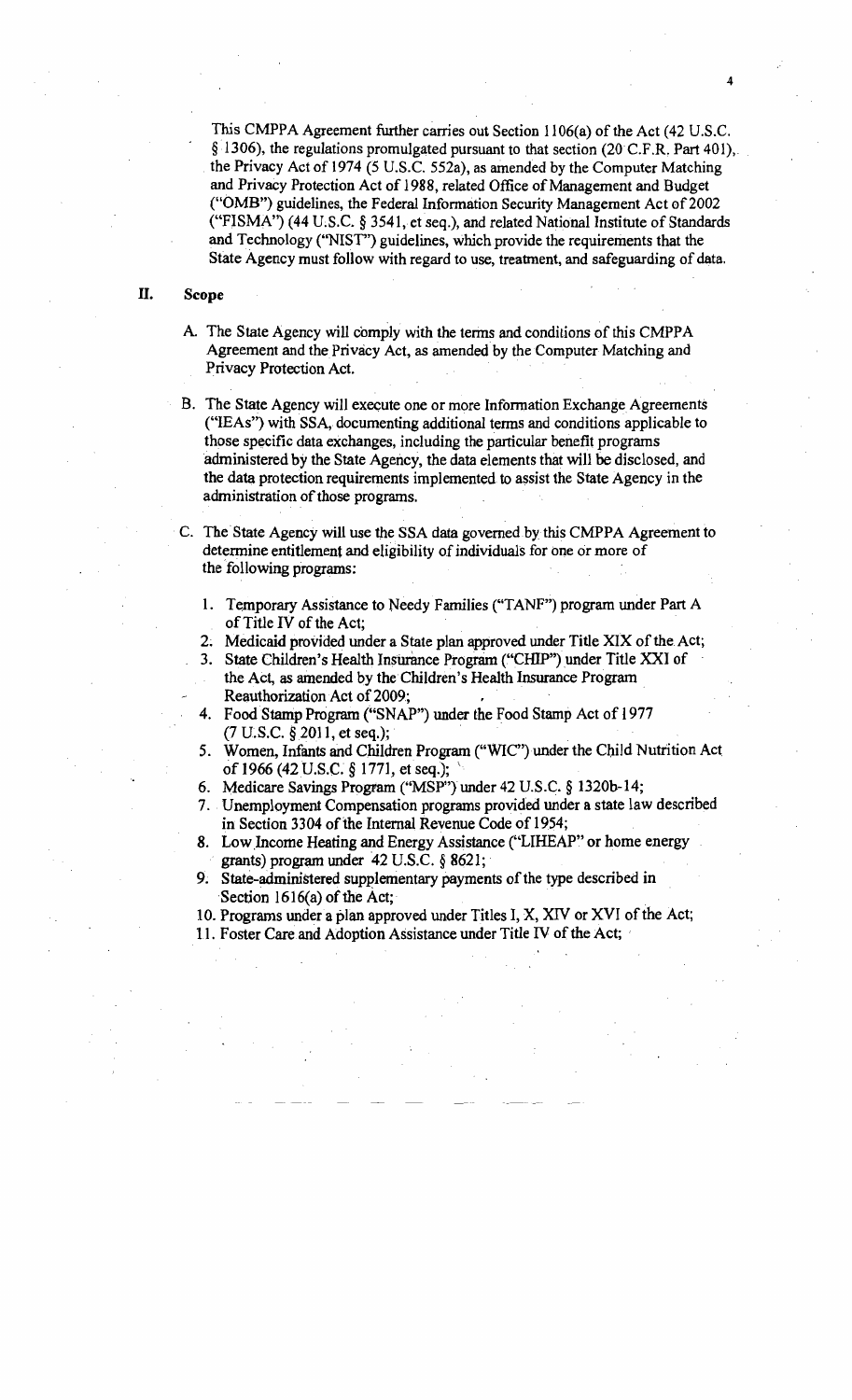- 12. Child Support Enforcement programs under Section 453 of the Act (42 U.S.c. § 653);.
- 13. Other applicable federally funded programs administered by the State Agency under Titles I, IV, X, XIV, XVI, XVIII, XIX, XX and XXI of the Act; and
- 14. Any other federally funded programs administered by the State Agency and are compatible with SSA's programs.
- D. The State Agency will use SSA data disclosed for the specific purpose of administering a particular federally funded benefit program only to administer that program.

#### III. Justification and Expected Results

#### A. Justification

This CMPPA Agreement and related data exchanges with the State Agency are necessary for SSA to assist the State Agency in its administration of federally funded benefit programs by providing the data required to accurately determine entitlement and eligibility of individuals for benefits provided under these programs. SSA uses computer technology to transfer the data because it is more economical, efficient, and faster than using manual processes.

#### B. Expected Results

The State Agency will use the data provided by SSA to improve public service and program efficiency and integrity. The use of SSA data expedites the application process and ensures that benefits are awarded only to applicants that satisfy the State Agency's program criteria. A cost-benefit analysis for the exchange made under this CMPPA Agreement is not required in accordance with . the determination by the SSA Data Integrity Board ("DIB") to waive such analysis pursuant to 5 U.S.C.  $\S$  552a(u)(4)(B). ty the State Agency's program criteria. A cost-benefit analysis for t<br>ange made under this CMPPA Agreement is not required in accords<br>etermination by the SSA Data Integrity Board ("DIB") to waive suce<br>vsis pursuant to 5 U

#### IV. Record Description

#### A. Systems of Records

SSA SORs used for purposes of the subject data exchanges include:

- 60-0058 -- Master Files of SSN Holders and SSN Applications (accessible through EVS, SVES, or Quarters of Coverage . Query data systems); .
	- 60-0059 -- Earnings Recording and Self-Employment Income System (accessible through BENDEX. SVES or Quarters of Coverage Query data systems);
	- 60-0090 -- Master Beneficiary Record (accessible through BENDEX or SVES data systems);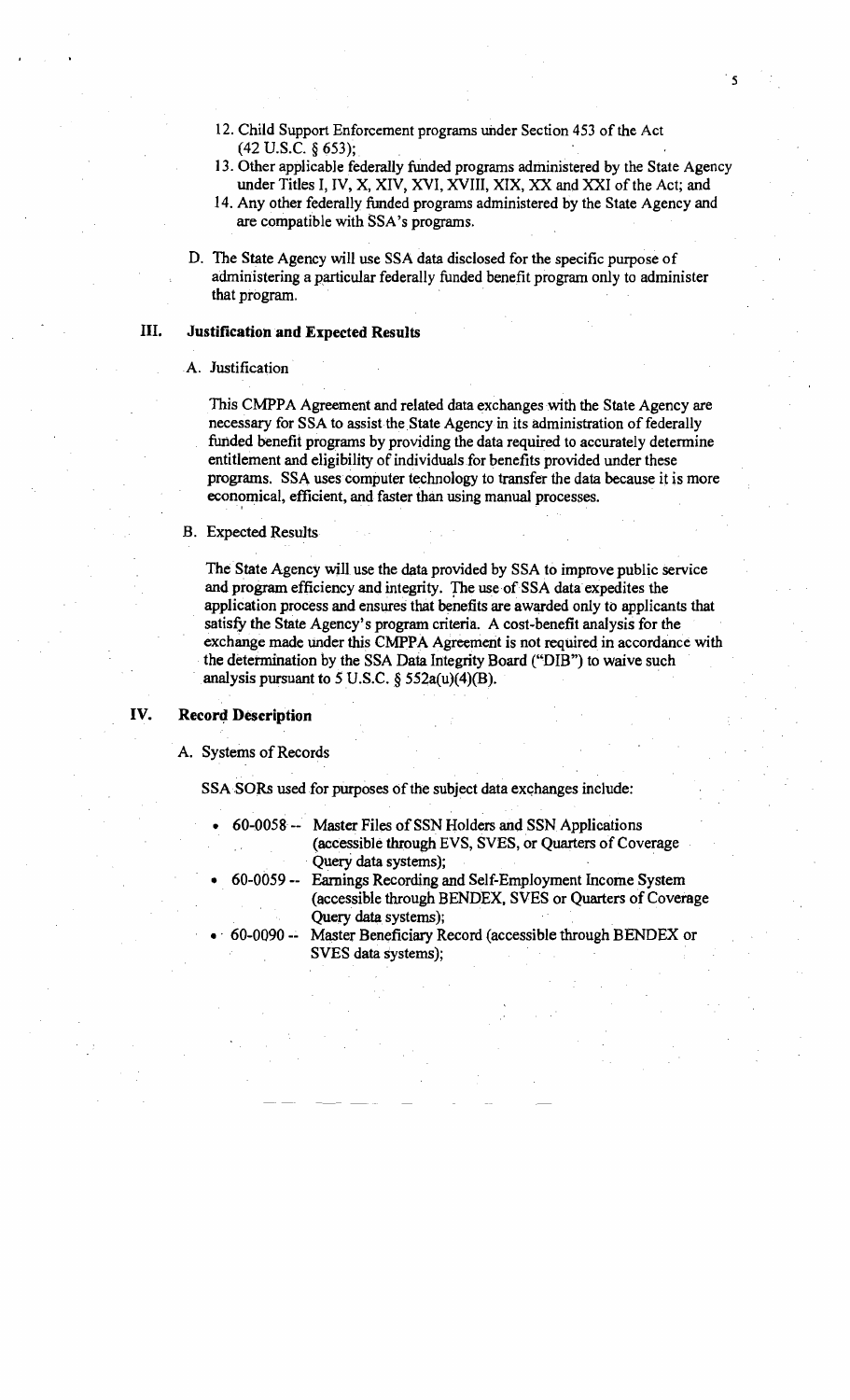- 60-0103 -- Supplemental Security Income Record (SSR) and Special Veterans Benefits (SVB) (accessible through SDX or SVES data systems);
- 60-0269 -- Prisoner Update Processing System (PUPS) (accessible through SVES or Prisoner Query data systems).
- 60-0321 -- Medicar e Database File

The State Agency will only use the tax return data contained in SOR 60-0059 (Earnings Recording and Self-Employment Income System) in accordance with 26 U.S.C. § 6103.

## B. Data Elements

Data elements disclosed in computer matching governed by this CMPPA Agreement are Personally Identifiable Information ("'PII") from specified SSA SORs, including names, SSNs, addresses, amounts, and other information related to SSA benefits, and earnings information. Specific listings of data elements are available at:

#### http://www.ssa.gov/gix/

C. Number of Records Involved

The number of records for each program covered under this CMPPA Agreement is equal to the number of Title II, Title XVI, or Title XVIII recipients resident in the State as recorded in SSA's Annual Statistical Supplement found on Internet at:

#### http://www.ssa.gov/pQlicy/docs/statcomps/

This number will fluctuate during the term of this CMPPA Agreement, corresponding to the number of Title II, Title XVI, and Title XVIII recipients added to or deleted from SSA databases during the term of this CMPPA Agreement.

V. Notice and Opportunity to Contest Procedures

A. Notice to Applicants

The State Agency will notify all individuals who apply for federally funded, state-administered benefits under the Act that any data they provide is subject to . verification through computer matching with SSA. The State Agency and SSA will provide such notice through appropriate language printed on application forms or separate handouts.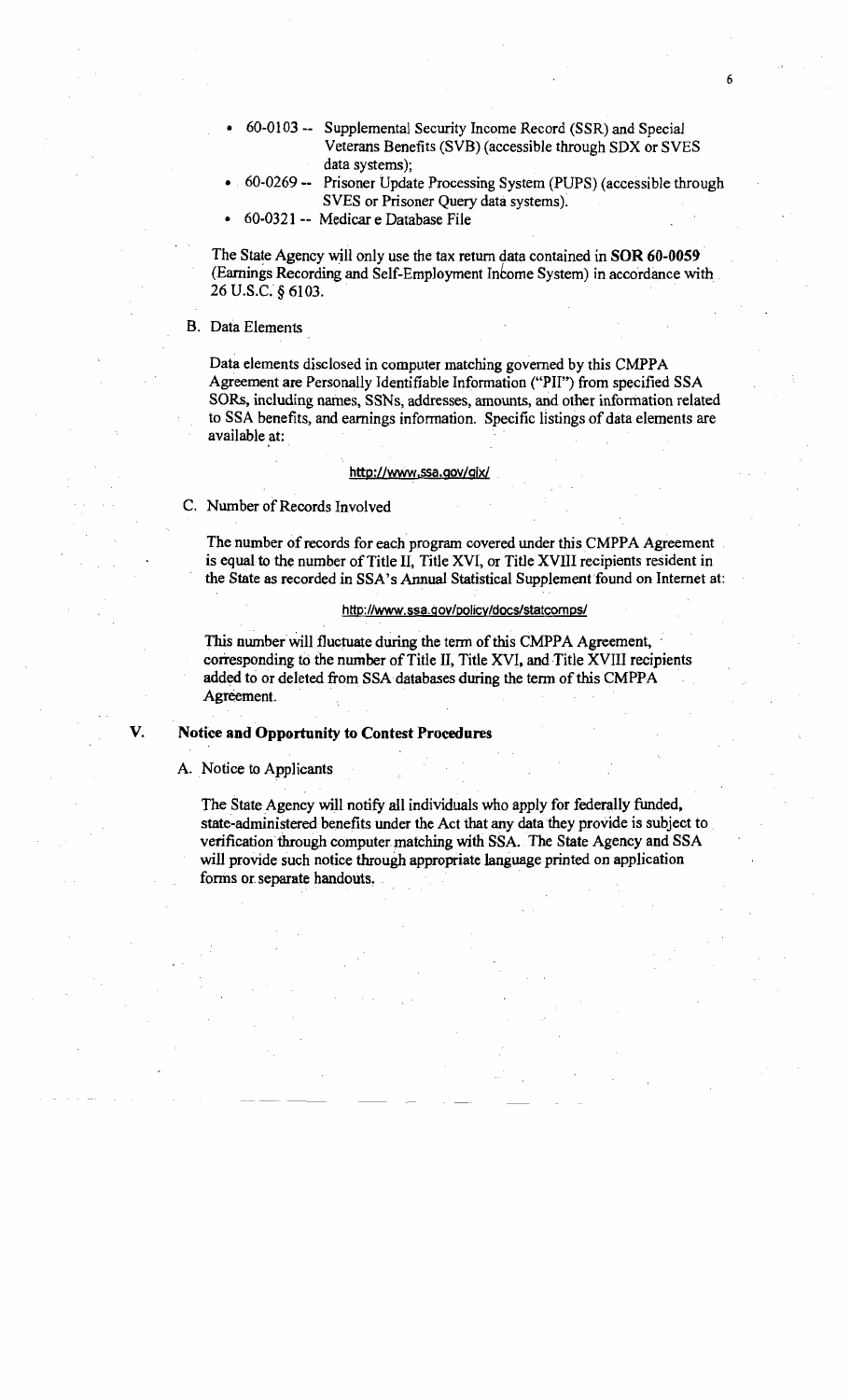#### B. Notice to Beneficiaries/Recipients/Annuitants

The State Agency will provide notice to beneficiaries, recipients, and annuitants under the programs covered by this CMPPA Agreement informing them of ongoing computer matching with SSA. SSA will provide such notice through publication in the Federal Register and periodic mailings to all beneficiaries, recipients, and annuitants describing SSA's matching activities.

7

#### C. Opportunity to Contest

The State Agency will not terminate, suspend, reduce, deny, or take other adverse action against an applicant for or recipient of federally funded state-administered benefits based on data disclosed by SSA from its SORs until the individual is notified in writing of the potential adverse action and provided an opportunity to contest the planned action. "Adverse action" means any action that results in a termination, suspension, reduction, or final denial ofeligibility, payment, or benefit. Such notices will:

- 1. Inform the individual of the match findings and the opportunity to contest Inform the individual of the match findings and the opportunity to these findings;
- 2. Give the individual until the expiration of any time period established for the . relevant program by a statute or regulation for the individual to respond to the notice. If no such time period is established by a statute or regulation for the program, a 30-day period wiH be provided. The time period begins on the date on which notice is mailed or otherwise provided to the individual to respond; and

.. .

Clearly state that, unless the individual responds to the notice in the required time period, the State Agency will conclude that the SSA data is correct and will effectuate the threatened action or otherwise make the necessary adjustment to the individual's benefit or entitlement.

## VI. Records Accuracy Assessment and Verification Procedures

.

The State Agency may use SSA's benefit data Without independent verification. SSA has independently assessed the accuracy of its benefits data to be more than 99% accurate when they are created.

Prisoner and death data, some of which is not independently verified by SSA, does not have the same degree of accuracy as SSA's benefit data. Therefore, the State Agency must independently verify this data through applicable State verification procedures and the notice and opportunity to contest procedures specified in Section V. of this CMPPA Agreement before taking any adverse action against any individual.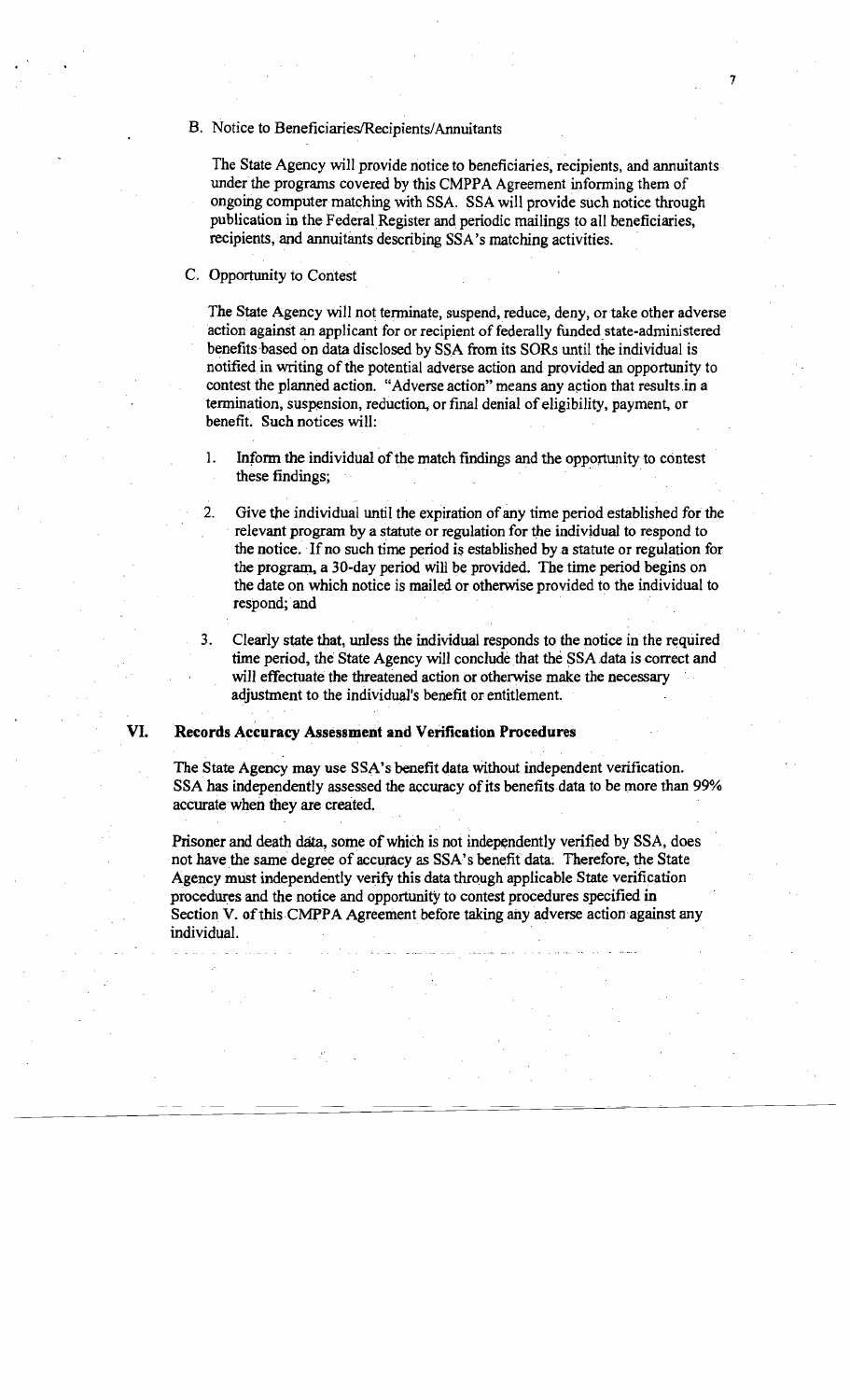SSA's citizenship data may be less than 50 percent current. Applicants for SSNs report their citizenship status at the time they apply for their SSNs. There is no obligation for an individual to report to SSA a change in his or her immigration status until he or she files a claim for benefits. .

#### VII. Disposition and Records Retention of Matched Items

- A. The State Agency will retain all data received from SSA to administer programs governed by this CMPPA Agreement only for the required processing times for the applicable federally funded benefit programs and will then destroy all such data. .
- B. The State Agency may retain SSA data in hardcopy to meet evidentiary requirements, provided that they retire such data in accordance with applicable state laws governing the State Agency's retention of records.
- C. The State Agency may use any accretions, deletions, or changesto the SSA data governed by this CMPPA Agreement to update their master files of federally funded state-administered.benefit program applicants and recipients, which will be retained in accordance with applicable state laws governing the State Agency's retention of records.
- D. The State Agency may not create separate files or records comprised solely of the data provided by SSA to administer programs governed by this CMPPA Agreement.
- E. SSA will delete electronic data input files received from the State Agency after it processes the applicable match. SSA will retire its data in accordance with the Federal Records Retention Schedule (44 U.S.C. § 3303a).

#### VIII. Security Procedures

The State Agency will comply with the security and safeguarding requirements of the Privacy Act, as amended by the Computer Matching and Privacy Protection Act, related OMB guidelines, the Federal Information Security Management Act of 2002, and related NIST guidelines. In addition, the State Agency will have in place' administrative, technical,and physical safeguards for the matched data and results of such matches. Additional administrative, technical, and physical security requirements governingall data SSA provides electronically to the State Agency, including specific guidance on safeguarding and reporting responsibilities for PII, are set forth in the IEAs.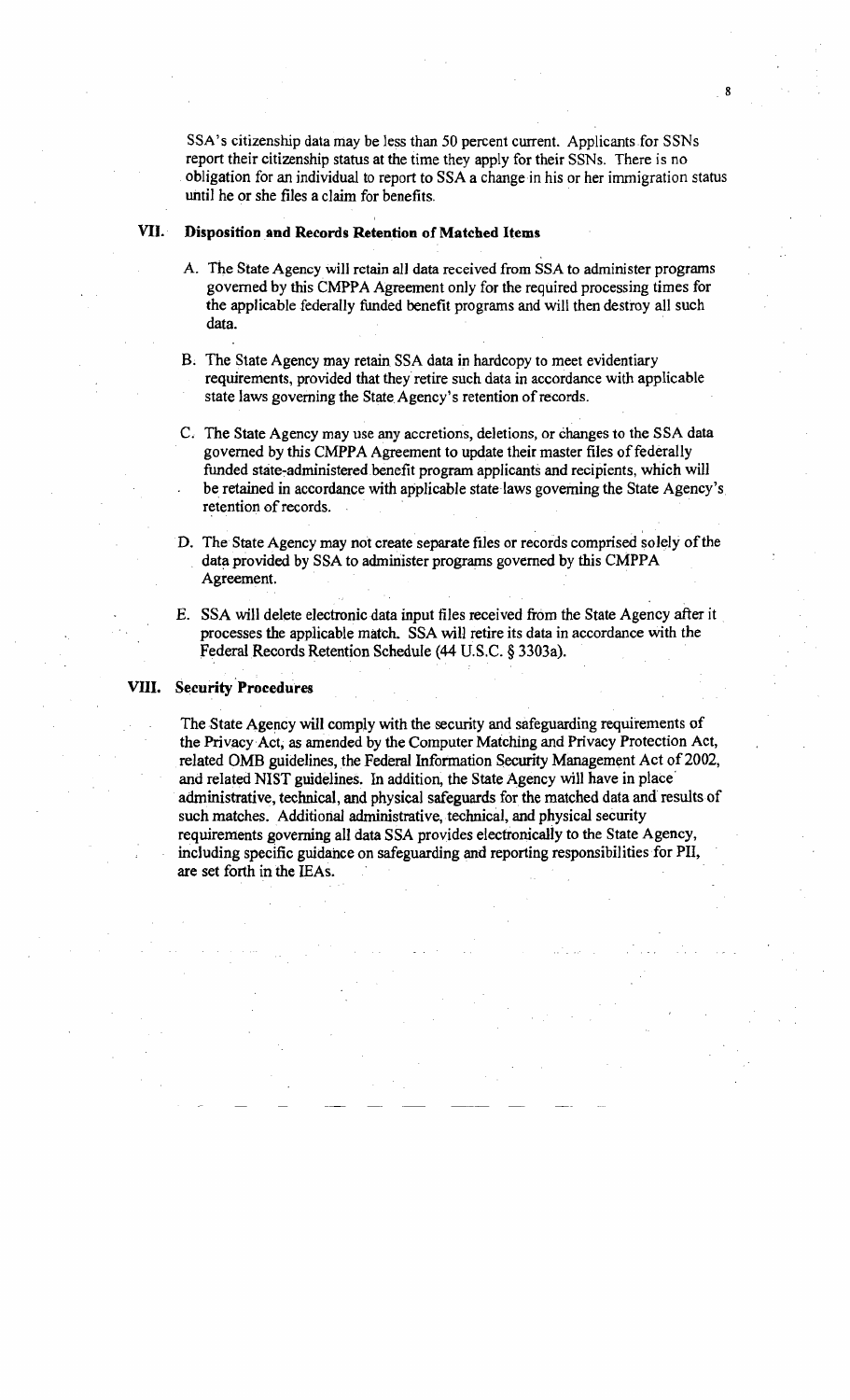## IX. Records Usage, Duplication, and Redisclosure Restrictions

A. The State Agency will use and access SSA data and the records created using that data only for the purpose of verifying eligibility for the specific federally funded benefit programs identified in the IEA.

9

- B. The State Agency will comply with the following limitations on use, duplication, and redisclosure of SSA data:
	- 1. The State Agency will not use or redisclose the data disclosed by SSA for any purpose other than to determine eligibility for, or the amount of, benefits under the state-administered income/health maintenance programs identified in this CMPPA Agreement.
	- 2. The State Agency will not use the data disclosed by SSA to extract information concerning individuals who are neither applicants for, nor recipients of, benefits under the state-administered income/health maintenance program identified in this CMPPA Agreement.
	- 3. The State Agency will use the tax return data disclosed by SSA only to determine individual eligibility for, or the amount of, assistance under a state plan pursuant to Section 1137 programs and child support enforcement programs in accordance with 26 U.S.C.  $\S 6103(1)(8)$ . Contractors and agents acting on behalf of the State Agency will only have access to tax return data where specifically authorized by 26 U.S.C. § 6103.
	- The State Agency will use the citizenship status data disclosed by SSA under the Children's Health Insurance Program Reauthorization Act of 2009, Pub. L. 111-3, only for the purpose of determining entitlement to Medicaid and CHIP program for new applicants.
	- 5. The State Agency will restrict access to the data disclosed by SSA to only those authorized State employees, contractors,and agents who need such data to perform their official duties in connection with the purposes identified in this CMPPA Agreement.

6. The State Agency will enter into a written agreement with each of its contractors and agents who need SSA data to perform their official duties whereby such contractor or agent agrees to abide by all relevant federal laws, restrictions on access, use, and disclosure, and security requirements in this CMPPA Agreement. The State Agency will provide its contractors and agents with copies of this CMPPA Agreement, related IEAs, and all related attachments before initial disclosure of SSA data to such contractors and agents. Prior to signing this CMPPA Agreement, and thereafter at SSA' s request. the State Agency will obtain from its contractors and agents a current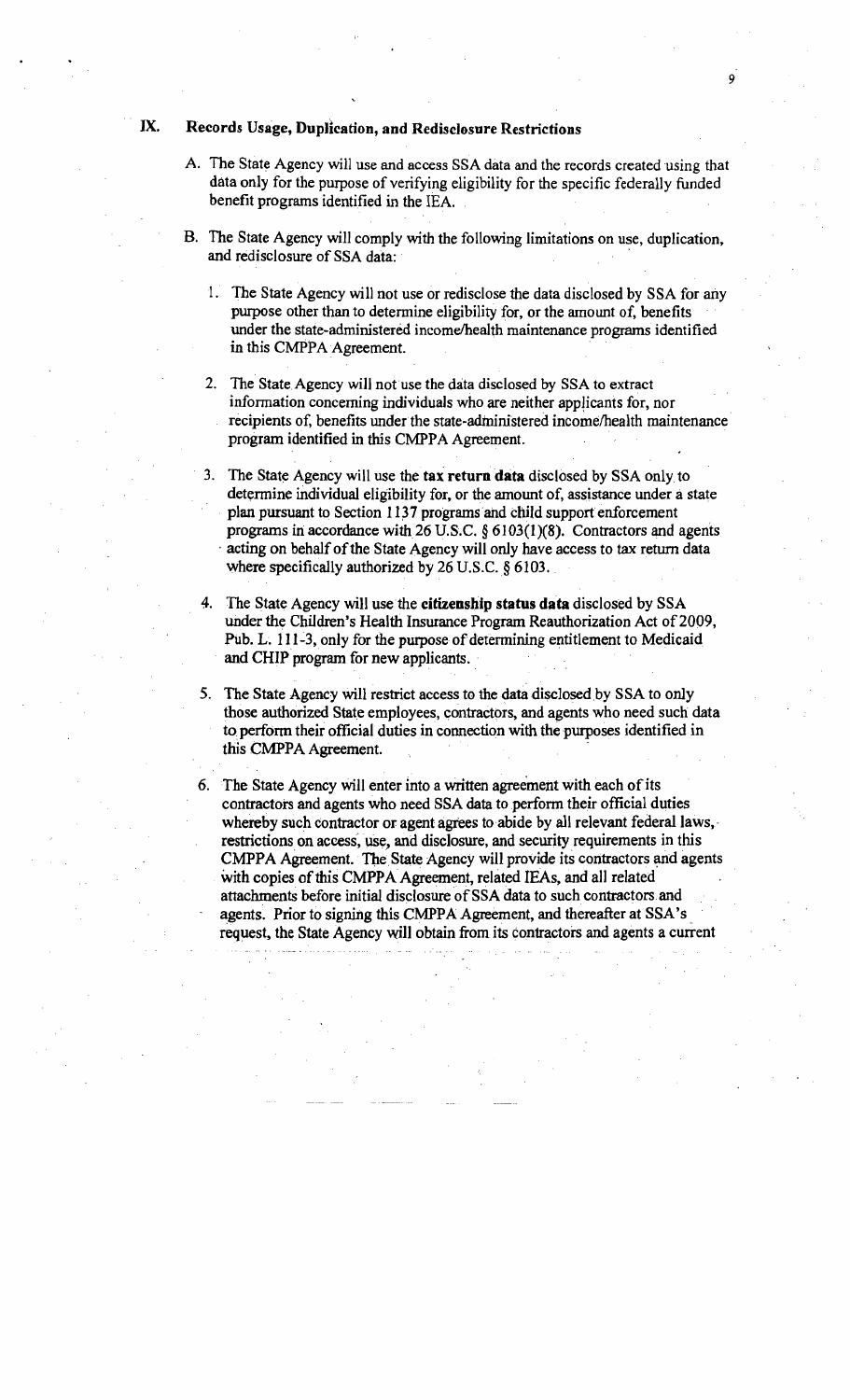list of the employees of such contractors and agents with access to SSA data and provide such lists to SSA.

- 7. The State Agency's employees, contractors, and agents who access, use, or disclose SSA data in a manner or purpose not authorized by this CMPPA Agreement may be subject to civil and criminal sanctions pursuant to applicable federal statutes.
- C.The State Agency will not duplicate in a separate file or disseminate, without prior written permission from SSA, the data governed by this CMPPA Agreement for any purpose other than to determine entitlement or eligibility to federally funded benefits. The State Agency proposing the redisclosure must specify in writing to SSA what data is being disclosed, to whom, and the reasons that justify the redisclosure. SSA will not give permission for such redisclosure unless the . rediscIosure is required by law or essential to the conduct of the matching . program and authorized under a routine use.

### X. Comptroller General Access

The Comptroller General (the Government Accountability Office) may have access to all records of the State Agency that the Comptroller General deems necessary to monitor and verify compliance with this CMPPA Agreement in accordance with 5 U.S:C. § 552a(o)(J)(K).

### XI. Duration, Modification, and Termination of the Agreement

#### A. Duration

1. This CMPPA Agreement is effective from January 1, 2010 ("Effective Date") through June 30, 2011 ("Expiration Date").

. .

- 2. In accordance with the CMPPA, SSA will: (a) publish a Computer Matching Notice in the Federal Register at least 30 days prior to the Effective Date; (b) send required notices to the Congressional committees of jurisdiction under 5 U.S.C. § 552a( $o$ )(2)(A)(i) at least 40 days prior to the Effective Date; and (c) send the required report to the OMB at least 40 days prior to the Effective Date.
- 3. Within 3 months prior the Expiration Date, the SSA DIB may, without additional review, renew this CMPPA Agreement for a period not to exceed 12 months, pursuant to 5 U.S.C.  $\S$  552a(o)(2)(D), if:
	- the applicable data exchange will continue without any change; and
	- SSA and the State Agency certify to the DIB in writing that the applicable data exchange has been conducted in compliance with this CMPPA Agreement.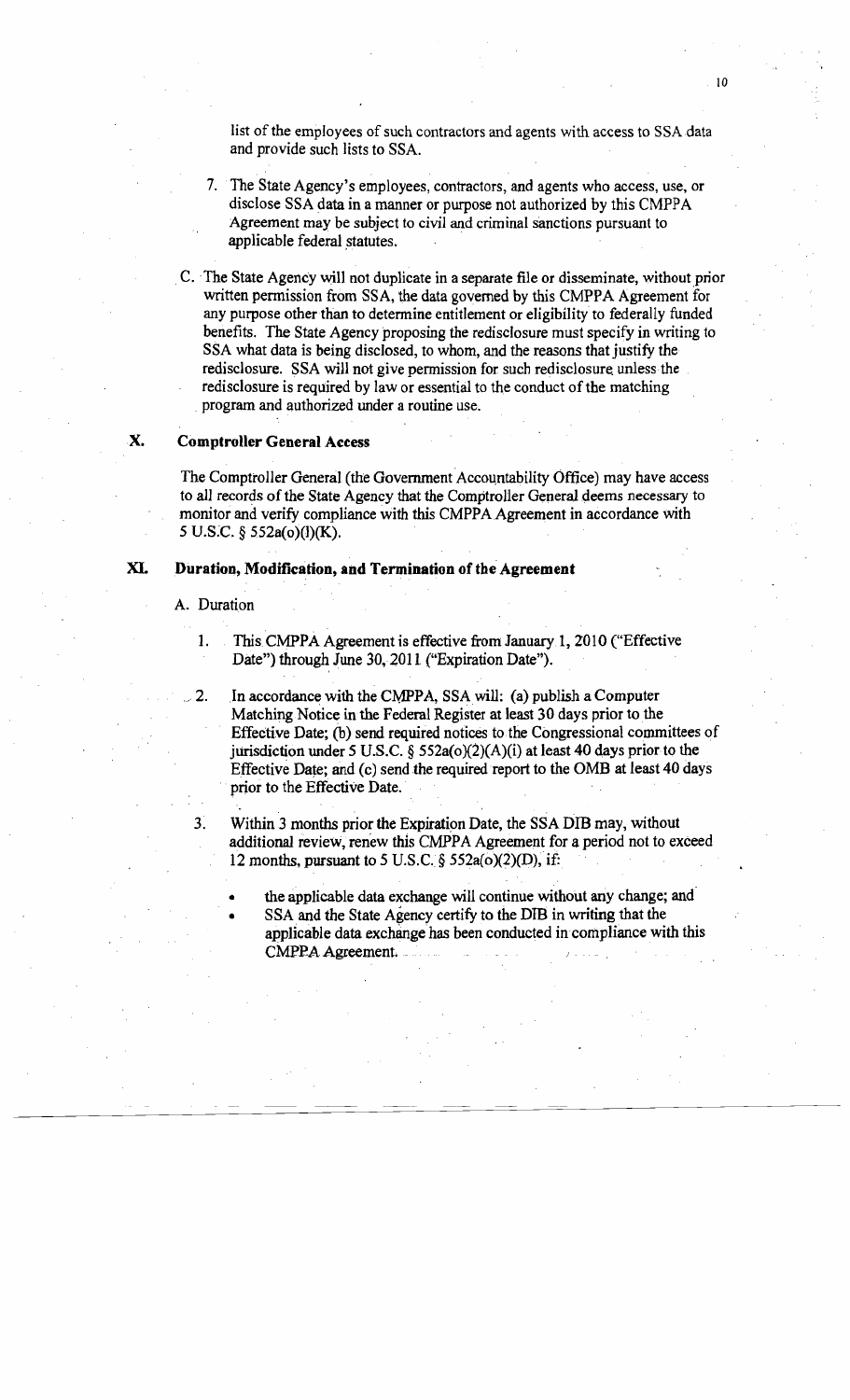4. If either SSA or the State Agency does not wish to renew this CMPPA Agreement, it must notify the other party of its intent not to renew at least 3 months prior to the Expiration Date.

#### B. Modification

Any modification to this CMPPA Agreement must be in writing, signed by both parties and approved by the SSA DIB.

c. Termination

The parties may terminate this CMPPA Agreement at any time upon mutual written consent of both parties. Either party may unilaterally terminate this CMPPA Agreement upon 90 days advance written notice to the other party; such unilateral termination will be effective 90 days after the date of the notice, or at a later date specified in the notice.

SSA may immediately and unilaterally suspend the data flow or terminate this CMPPA Agreement if SSA determines, in its sole discretion, that the State Agency has violated or failed to comply with this CMPPA Agreement.

#### XII. **Reimbursement**

In accordance with Section 1106(b) of the Social Security Act, the Commissioner of SSA has determined not to charge the State Agency the costs of furnishing the electronic data from the SSA SORs under this CMPPA Agreement.

#### XIII. **Disclaimer**

SSA is not liable for any damages or loss resulting from errors in the data provided to the State Agency under any IEAs governed by this CMPPA Agreement. . Furthermore, SSA is not liable for any damages or loss resulting from the destruction of any materials or data provided by the State Agency.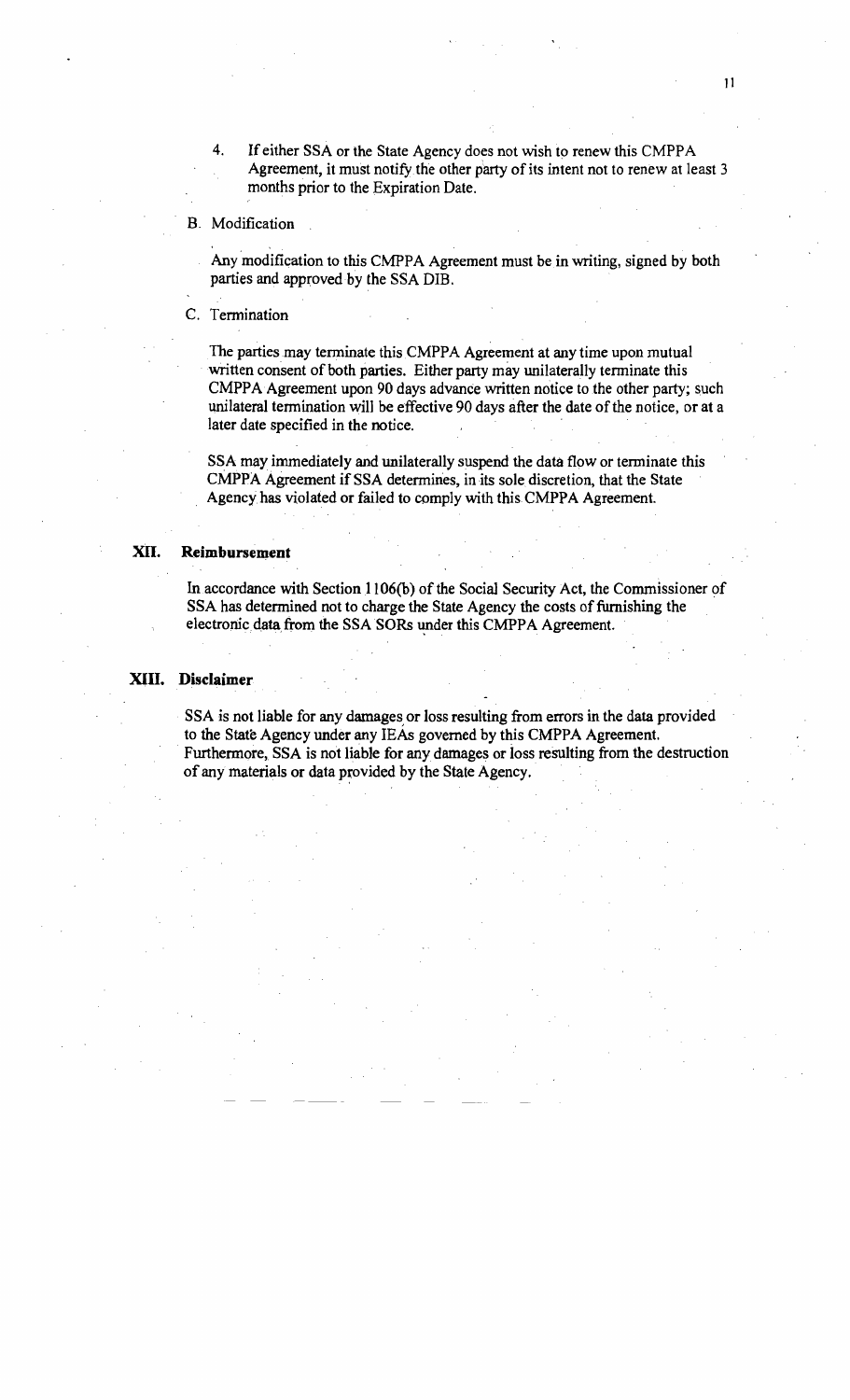#### XIV. Points of Contact

#### A. SSA Point of Contact

#### Regional Office

Bob levers Project Manager Center for Automation 100 West Church Street Elmira, New York 14901 .Phone (607) 733-4206 Fax: (607) 734-6829 Email: Bob.levers@ssa.gov

Naomi Diamond (SDX and BENDEX questions; Agreement questions) Regional Programs Expert Center for Programs Support 26 Federal Plaza, Room 4060K New York, New York 10278 Phone (212) 264-4009 . Fax: (212) 264-2071 Email: Naomi.Diamond@ssa.gov

E4 Conta (BENDEX questions) Regional Programs Expert Center for Programs Support. 26 Federal Plaza, Room 4060K New York, New York 10278 Phone (212) 264-1416 Fax:(212) 264-2071 Email: Ed.Conta@ssa.gov

#### B. State Agency Point of Contact

Maureen M. Frazier (Primary/Signatory) Director, Patient Resources . NYS Office of Mental Health State Operated Finance Group 44 Holland Avenue, 1<sup>st</sup> Floor Albany, NY 12229 Phone: (518) 473-8234/Fax: (518) 473-2448 Email: cofgmrnf@ornh.state.ny.us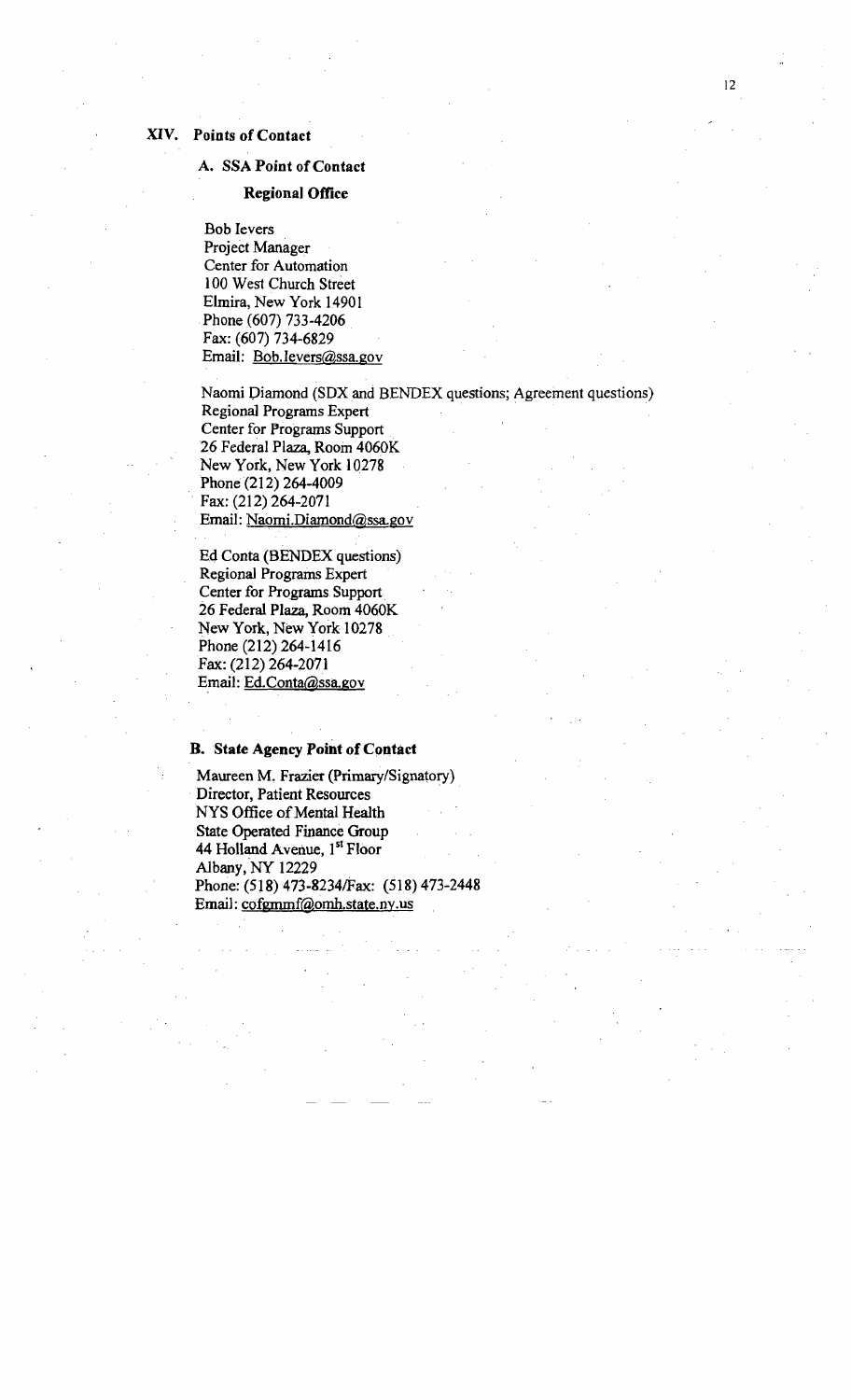Stephanie A. Wollman (Secondary/Operational Questions) Resource & Reimbursement Agent 3 NYS Office of Mental Health State Operated Finance Group 44 Holland Avenue, l<sup>st</sup> Floor Albany, NY 12229 Phone: (518) 473-8234/Fax: (518) 473-2448 Email: cofgsaw@omh.state.ny.us

John Carroll (Legal) House Counsel NYS Office of Mental Health Office of *Counsel*  44 Holland Avenue, 8<sup>th</sup> Floor Albany, NY 12229 Phone: (518) 474-1331 Fax: (518) 473-7863 Email: colejbc@omh.state.ny.us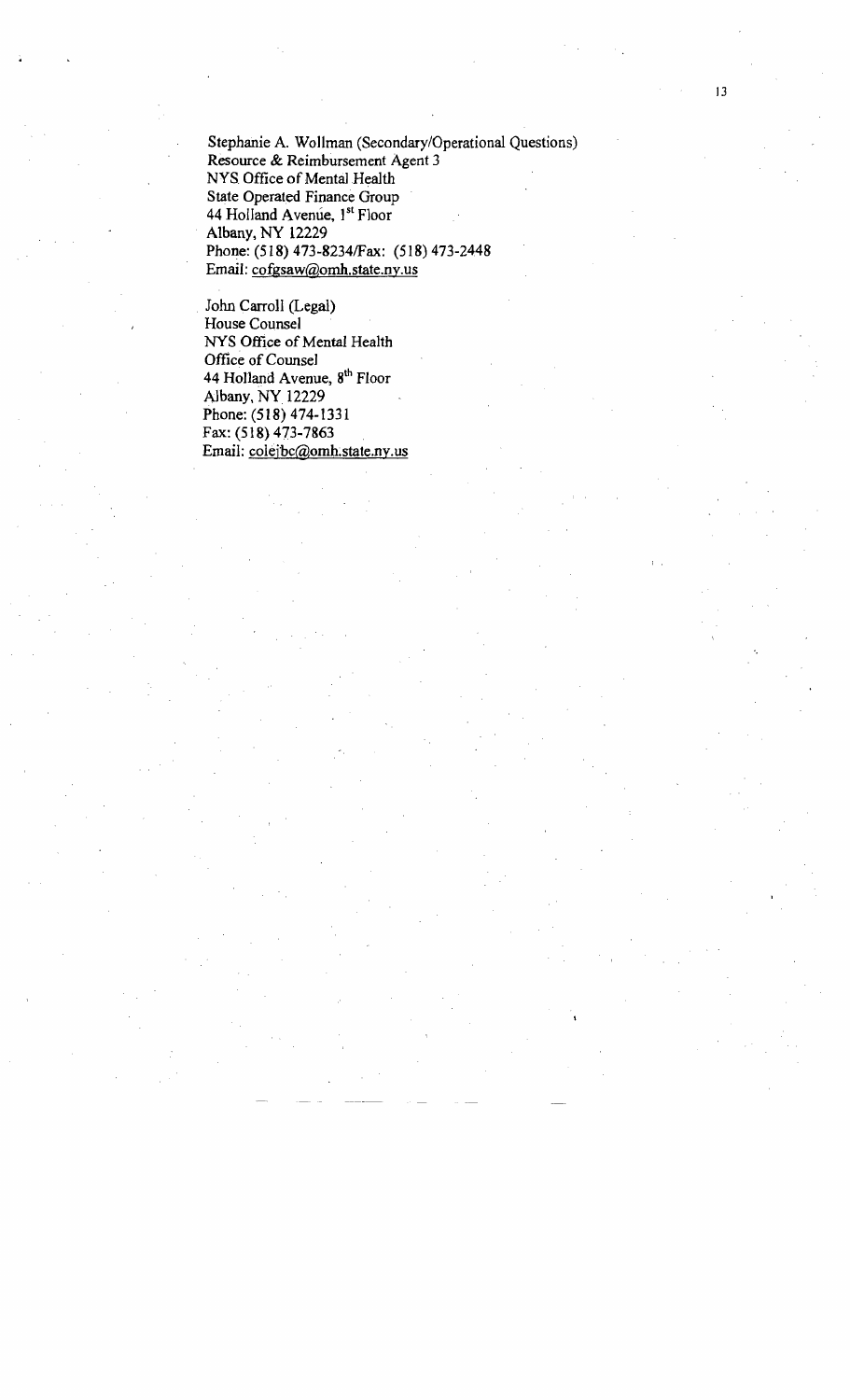## xv. SSA Authorized Signature and Data Integrity Board Approval

The signatory below warrant and represent that he or she has the competent authority on behalf of SSA to enter into the obligations set forth in this CMPPA Agreement. SOCIAL SECURITY ADMINISTRATION

 $\nu$ *r* 

Michael G. Gallaghet Assistant. DeputyCommissioner **.** for Budget, Finance and Management

 $5/4$  /Loug Date

I certify that the SSA Data Integrity Board approved this CMPPA Agreement.

Mary Glenn-C

Chairperson' . ľ SSA Data Integrity Board

.. *5j.zr44 '*  **Date**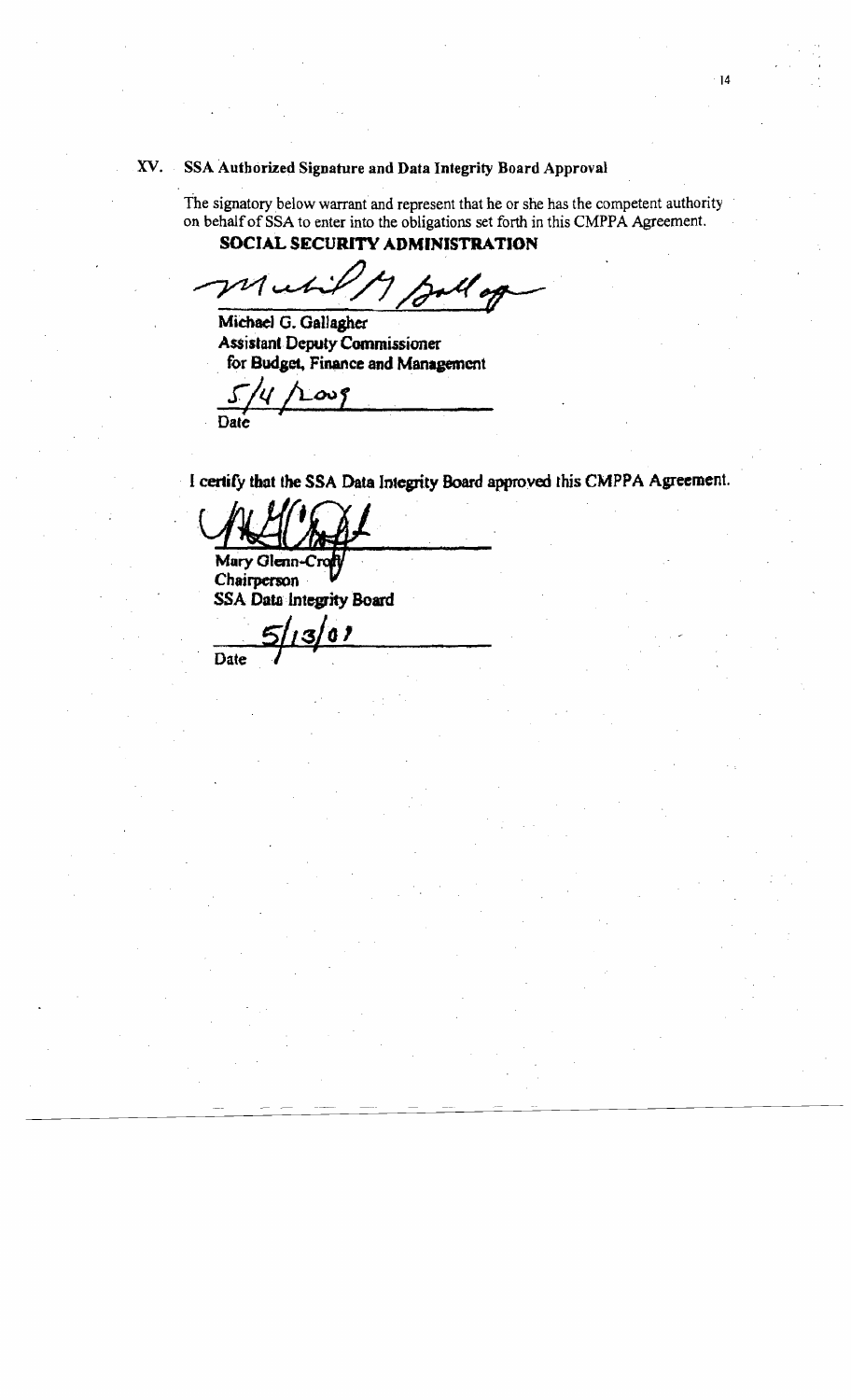XVI. **Regional and State Signatures** 

## SOCIAL SECURITY ADMINISTRATION

Beatrice M. Disman<br>Regional Commissioner New York Region

9  $\boldsymbol{\theta}$ '0  $\overline{Date}$ 

## OFFICE OF MENTAL HEALTH OF **NEW YORK**

The signatory below warrant and represent that he or she has the competent authority on behalf of the State Agency to enter into the obligations set forth in this CMPPA Agreement.

Naivrein  $\gamma$  .

Maureen M. Frazier **Director, Patient Resources** 

G 09

 $\overline{Date}$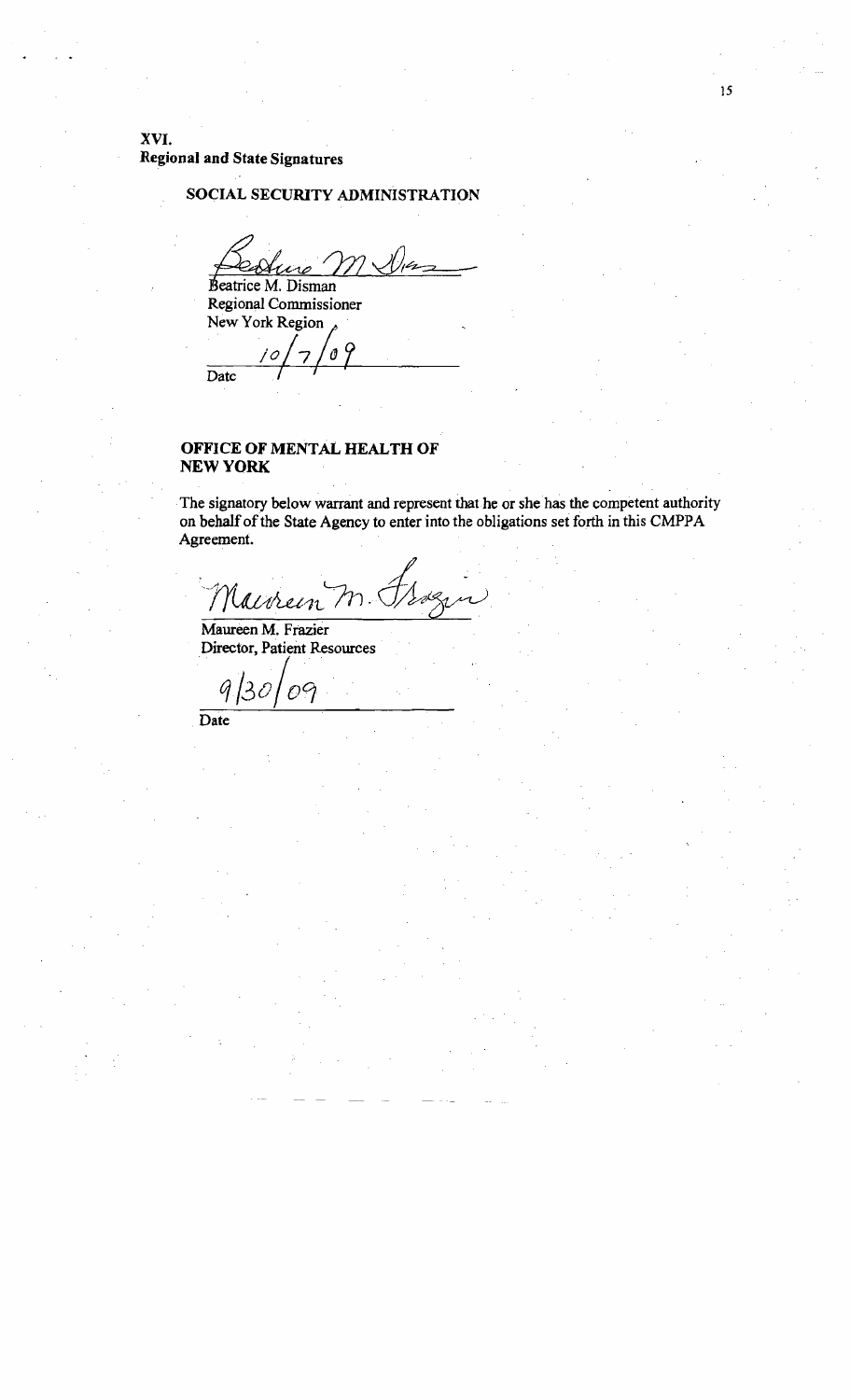## INFORMATION EXCHANGE AGREEMENT **BETWEEN** THE SOCIAL SECURITY ADMINISTRATION (SSA) AND THE STATE OF NEW YORK OFFICE OF MENTAL HEALTH

- A. PURPOSE: The purpose of this Information Exchange Agreement ("IEA") is to establish terms, conditions, and safeguards under which SSA will disclose to the Office of Mental Health of the State of New York (State Agency) certain information, records, or data (herein "data") to assist the State Agency in administering certain federally funded state-administered benefit programs (including state-funded state supplementary payment programs under Title XVI of the Social Security Act) identified in this IEA. By entering into this IEA, the State Agency agrees to comply with:
	- the terms and conditions set forth in the Computer Matching and Privacy Protection Act Agreement ("CMPPA Agreement") attached as Attachment 1, governing the State Agency's use of the data disclosed from SSA's Privacy Act System of Records; and
	- all other terms and conditions set forth in this IEA.
- **B. PROGRAMS AND DATA EXCHANGE SYSTEMS:** (1) The State Agency will use the data received or accessed from SSA under this IEA for the purpose of administering the federally funded, state-administered programs identified in Table 1 below. In Table 1, the State Agency has identified: (a) each federally funded, state-administered program that it administers; and (b) each SSA data exchange system to which the State Agency needs access in order to administer the identified program. The list of SSA's data exchange systems is attached as Attachment 2:

## **TABLE 1**

| Program                                                                        | <b>SSA Data Exchange System(s)</b> |
|--------------------------------------------------------------------------------|------------------------------------|
| Medicaid<br>⊠                                                                  | SOLQ, SDX, BENDEX, SVES            |
| Temporary Assistance to Needy Families<br>(TANF)                               |                                    |
| Supplemental Nutrition Assistance Program<br>⊠<br>(SNAP- formally Food Stamps) | SOLQ, SDX, BENDEX, SVES            |
| Unemployment Compensation (Federal)                                            |                                    |
| Unemployment Compensation (State)                                              |                                    |
| <b>State Child Support Agency</b>                                              |                                    |
| Low-Income Home Energy Assistance Program<br>(LI-HEAP)                         |                                    |
| <b>Workers Compensation</b>                                                    |                                    |
| <b>Vocational Rehabilitation Services</b>                                      |                                    |
|                                                                                |                                    |

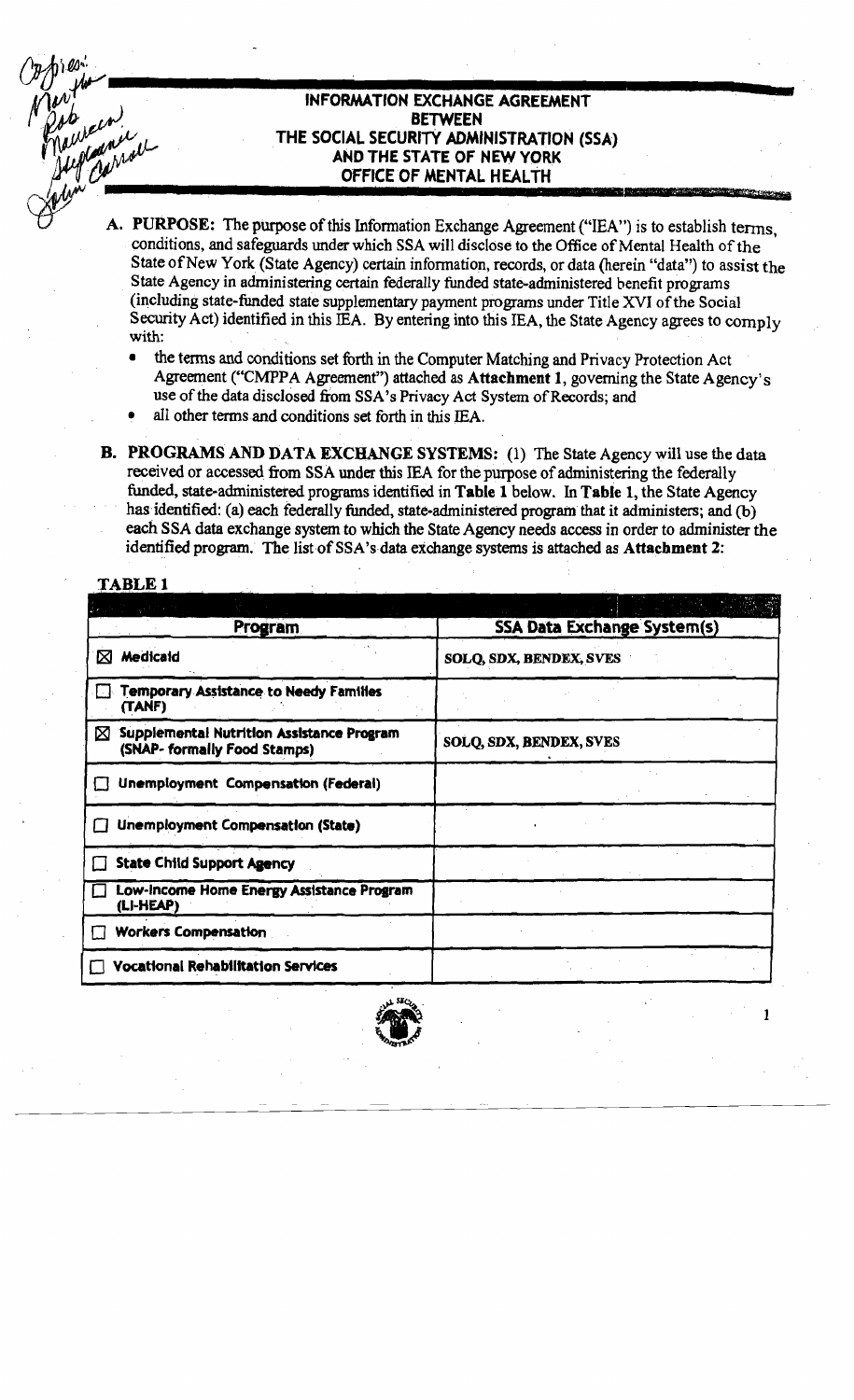| Foster Care (IV-E)                                               |                                    |
|------------------------------------------------------------------|------------------------------------|
| State Health Insurance Program (S-CHIP)                          |                                    |
| Women, Infants and Children (W.I.C.)                             |                                    |
| Medicare Savings Programs (MSP)<br>⊠                             | SOLQ, SDX, BENDEX, SVES            |
| Medicare 1144 (Outreach)                                         |                                    |
| Other Federally Funded, State-Administered Programs (List Below) |                                    |
|                                                                  |                                    |
| Program                                                          | <b>SSA Data Exchange System(s)</b> |
|                                                                  |                                    |
|                                                                  |                                    |
|                                                                  |                                    |
|                                                                  |                                    |

(2) The State Agency will use each identified dataexchange system *only* for the purposeof administering the specific program for which access to the data exchange system is provided. SSA data exchange systems are protected by the Privacy Act and federal law prohibits the use of SSA's data for any purpose other than the purpose of administering the specific program for which such data is disclosed. In particular, the State Agency will use: (a) the tax return data disclosed by SSA only to determine individual eligibility for, or the amount of, assistance under a state plan pursuant to Section 1137 programs and child support enforcement programs in accordance with 26 U.S.C. § 6103(1)(8); and (b) the citizenship status data disclosed by SSA under the Children's Health Insurance Program Reauthorization Act of 2009, Pub. L. 111-3, only for the purpose of detennining entitlement to Medicaid and CHIP program for new applicants. The State Agency also acknowledges that SSA's citizenship data may be less than 50 percent current. Applicants for SSNs report their citizenship data at the time they apply for their SSNs; there is no obligation for an individual to report to SSA a change in his or her immigration status until he or she files a claim for benefits.

C. PROGRAM QUESTIONNAIRE: Prior to signing this IEA, the State Agency will complete and submit to SSA a program questionnaire for each of the federally funded, state-administered programs checked in Table 1 above. SSA will not disclose any data under this IEA until it has received and approved the completed program questionnaire for each of the programs identified in Table 1 above.

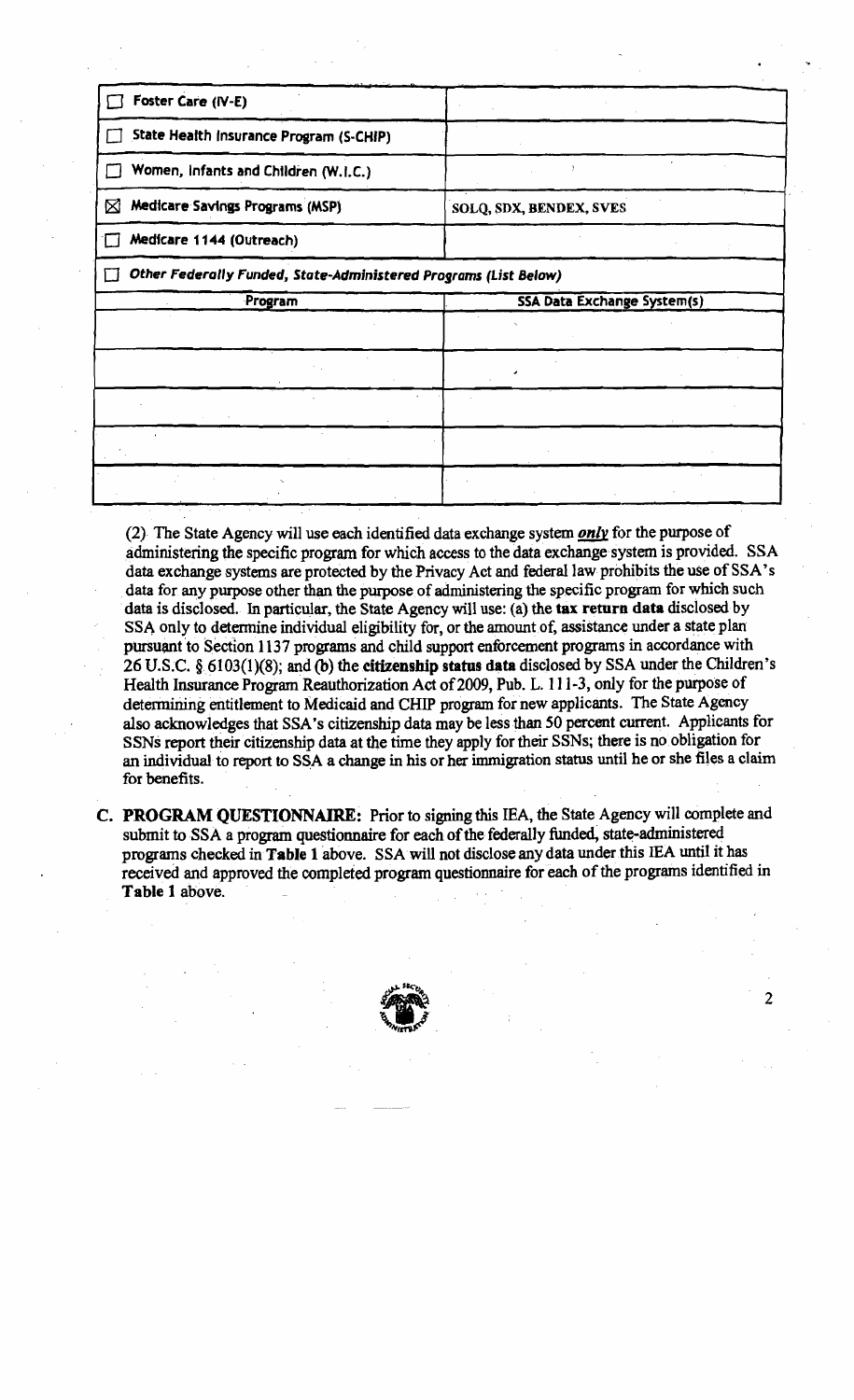D. TRANSFER OF DATA: SSA will transmit the data to the State Agency under this IEA using the data transmission method identified in Table 2 below:

#### TABLE 2

#### 

 $\Box$  Data will be transmitted directly between SSA and the State Agency.

 $\boxtimes$  Data will be transmitted directly between SSA and NYS Office of Temporary and Disability Assistance (State Transmission/Transfer Component ("STC")) by File Transfer Management System (FTMS), a secure mechanism approved by SSA. The STC will serve *as* the conduit between SSA and the State Agency pursuant to the State STC Agreement.

Data will be transmitted directly between SSA and the Interstate Connection Network ("ICON"). ICON is a wide area telecommunications network connecting state agencies that administer the state unemployment insurance laws. When receiving data through ICON, the State Agency will comply with the "Systems Security Requirements for SSA Web Access to SSA Information Through the ICON," attached as Attachment 3.

- **E. SECURITY PROCEDURES:** The State Agency will comply with limitations on use, treatment, and safeguarding of data under the Privacy Act of 1974 (5 U.S.C. 552a), as amended by the Computer Matching and Privacy Protection Act of 1988, related Office of Management and Budget guidelines, the Federal Information Security Management Act of 2002 (44 U.S.C. § 3541, et seq.), and related National Institute of Standards and Technology guidelines. In addition, the State Agency will comply with SSA's "Information System Security Guidelines for Federal, State and Local-Agencies Receiving Electronic Information from the Social Security Administration," attached as Attachment 4. For any tax return data, the State Agency will also comply with the "Tax Information Security Guidelines for Federal, State and Local Agencies," Publication 1075, published by the Secretary of the Treasury and available at the following Internal Revenue Service (IRS) website: http://www.irs.gov/pub/irs-pdf/p1075.pdf. This IRS Publication 1075 is incorporated by reference into this IEA.
- F. CONTRACTOR/AGENT RESPONSIBILITIES: The State Agency will restrict access to the data obtained from SSA to only those authorized State employees, contractors, and agents who need such data to perform their official duties in connection with purposes identified in this lEA. At SSA's request, the State Agency will obtain from each of its contractors and agents a current list of the employees of its contractors and agents who have access to SSA data disclosed under this lEA: The State Agency will require its contractors, agents, and all employees of such contractors or agents with authorized access to the SSA data disclosed under this lEA, to comply with the terms and conditions set forth in this lEA, and not to duplicate, disseminate, or disclose such data without obtaining SSA's prior written approval. In addition, the State Agency will . comply with the limitations on use, duplication, and redisclosure of SSA data set forth in Section IX. of the CMPPA Agreement, especially with respect to its contractors and agents.

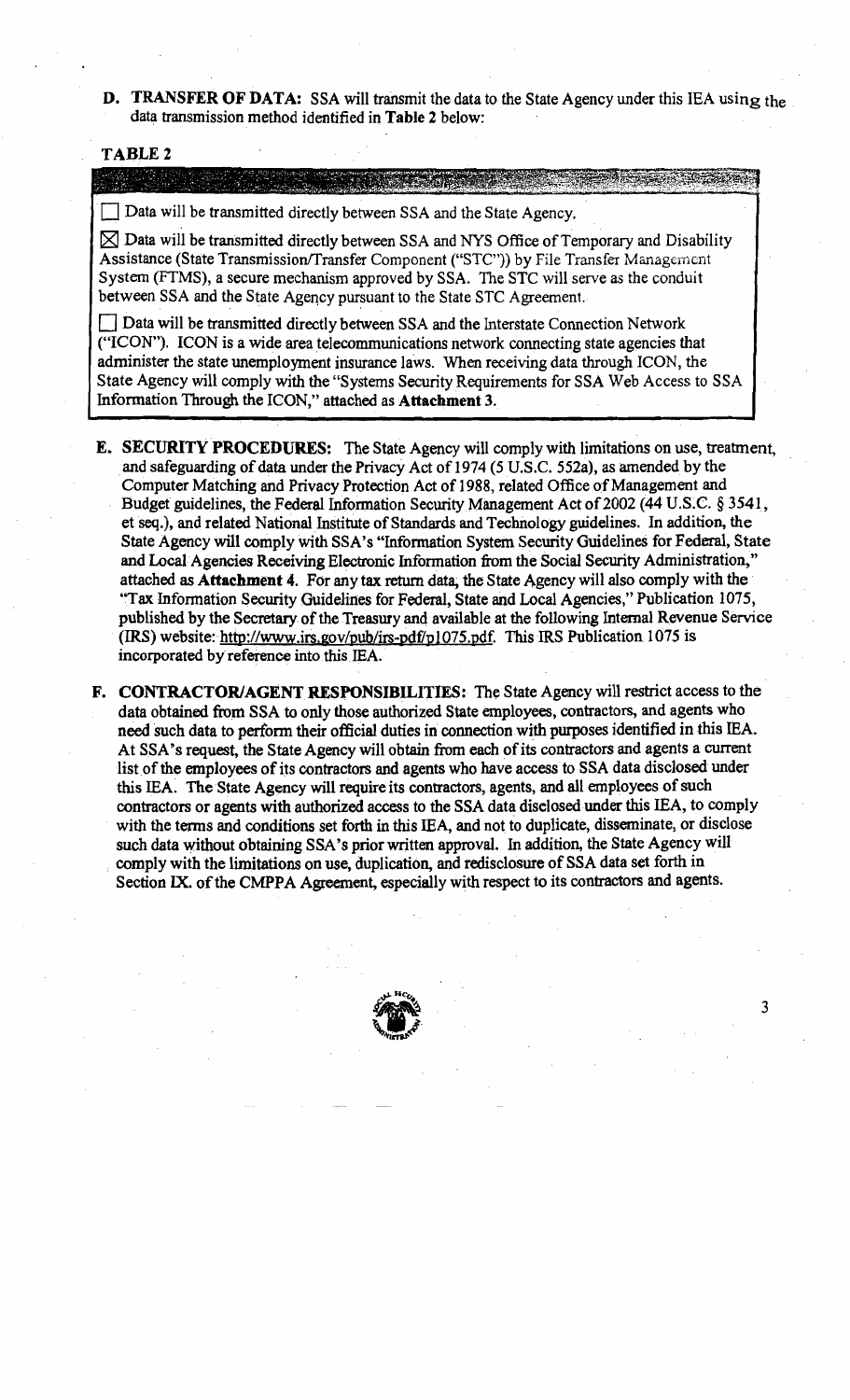## G. SAFEGUARDING AND REPORTING RESPONSIBILITIES FOR PERSONALLY IDENTIFIABLE INFORMATION ("PH"):

- 1. The State Agency will ensure that its employees, contractors, and agents:
	- a. properly safeguard PII furnished by SSA under this IEA from loss, theft or inadvertent disclosure;
	- b. understand that they are responsible for safeguarding this information at all times, regardless of whether or not the State employee, contractor, or agent is at his or her regular duty station;
	- c. ensure that laptops and other electronic devices/media containing PH are encrypted and/or password protected;
	- d. send emails containing PH only if encrypted or if to and from addresses that are secure; and
	- e. limit disclosure of the information and details relating to a PII loss only to those with a need to know.
- 2. If an employee of the State Agency or an employee of the State Agency's contractor or agent becomes aware of suspected or actual loss of PII, he or she must immediately contact the State Agency official responsible for Systems Security designated below or his or her delegate. That State Agency official or delegate must then notify the SSA Regional Office Contact and the SSA Systems Security Contact identified below. If, for any reason, the responsible State Agency official or delegate is unable to notify theSSA Regional Office or the SSA Systems Security Contact within 1 hour, the responsible State Agency official or delegate must call SSA 's Network Customer Service Center (''NCSC'') at 410-965-7777 or toll free at 1-888-772 6661 to report the actual or suspected loss. The responsible State Agency official or delegate will use the worksheet, attached as Attachment 5, to quickly gather and organize information about the incident. The responsible State Agency official or delegate must provide to SSA timely updates as any additional information about the loss of PII becomes available.
- 3. SSA will make the necessary contact within SSA to file a formal report in accordance with SSA procedures. SSA will notify the Department of Homeland Security's United States Computer Emergency Readiness Team if loss or potential loss of PII related to a data exchange under this lEA occurs.
- 4. If the State Agency experiences a loss or breach of data, it will determine whether or not to provide notice to individuals whose data has been lost of breached and bear any costs associated with the notice or any mitigation.

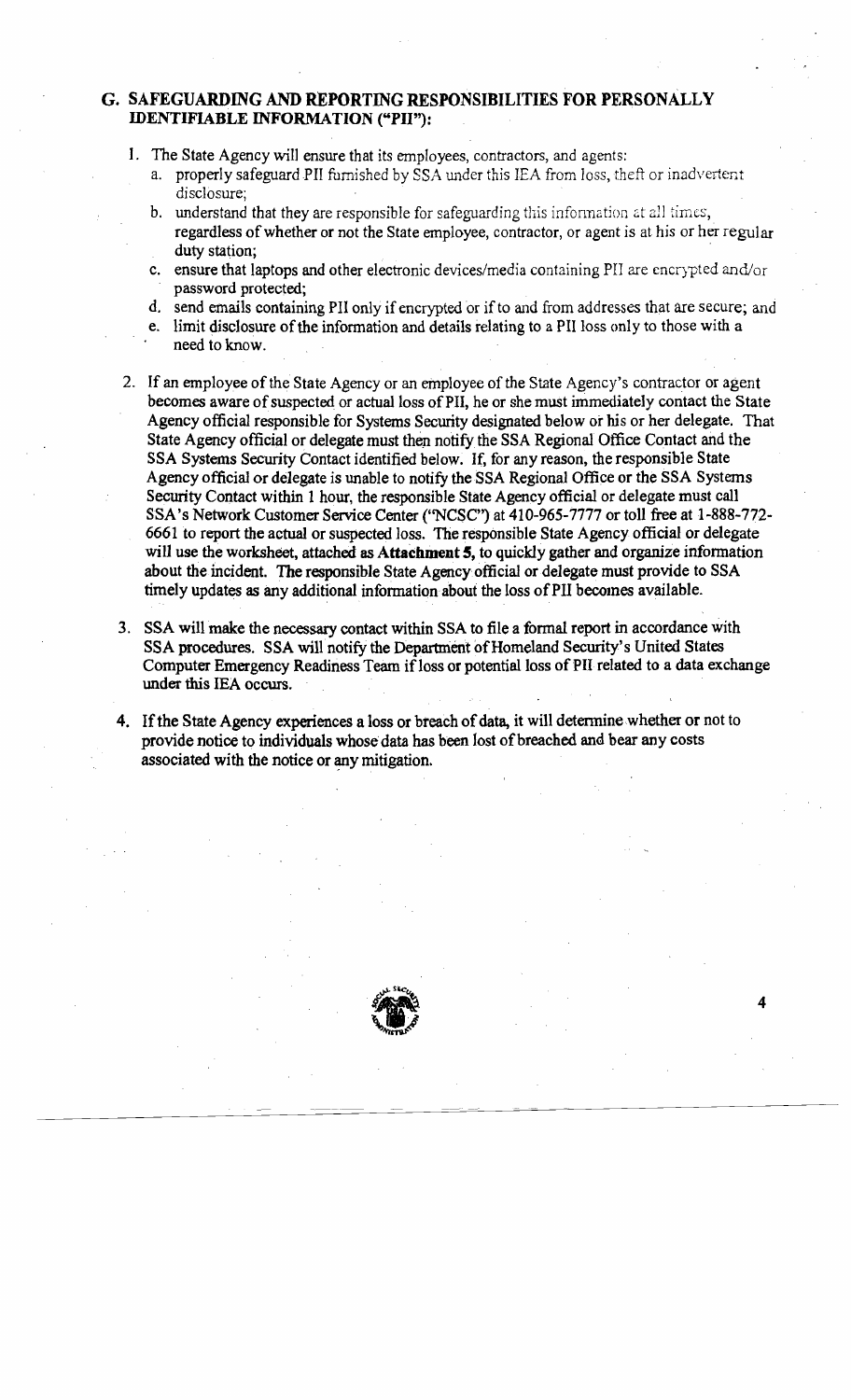## . H. POINTS OF CONTACT:

### FORSSA

#### Regional Office:

·Bob levers Project Manager Center for Automation 100 West Church Street Elmira, New York i4901 Phone (607) 733-4206 Fax: (607) 734-6829 Email: Bob.Jevers@ssa.gov

Naomi Diamond (SDX and BENDEX questions; Agreement questions) . Regional Programs Expert Center for Programs Support 26 Federal Plaza, Room 4060K New York, New York 10278 Phone (212) 264-4009 FaX: (212) 264-2071 Email: Naomi.Diamond@ssa.gov

Ed Conta (BENDEX questions) Regional Programs Expert Center for Programs Support 26 Federal Plaza, Room 4060K New York, New York 10278 . Phone (212) 264-1416 Fax: (212) 264-2071 . Email: Ed.Conta@ssa.gov

#### Systems Issues:

Pamela Riley Office of Earnings, Enumeration  $\&$ Administrative Systems DIVES/Data Exchange Branch 6401 Security Boulevard Baltimore, MD 21235 Phone: (410) 965-7993 Fax= (410) 966-3147 Email: Pamela.RiJey@ssa.gov

Data Exchange Issues:

Guy Fortson Office of Electronic Information Exchange GD10 East High Rise . 6401 Security Boulevard Baltimore, MD 21235 Phone: (410) 597-1103 Fax: (410) 597-0841 . Email: guy.fortson@ssa.gov

#### Systems Security Issues:

Michael G. Johnson **Director** Office of Electronic Information Exchange Office of Strategic Services 6401 Security Boulevard Baltimore, MD 21235. Phone: (410).965-0266 Fax: (410) 966-0527· Email:Michael.GJohnson@ssa.gov

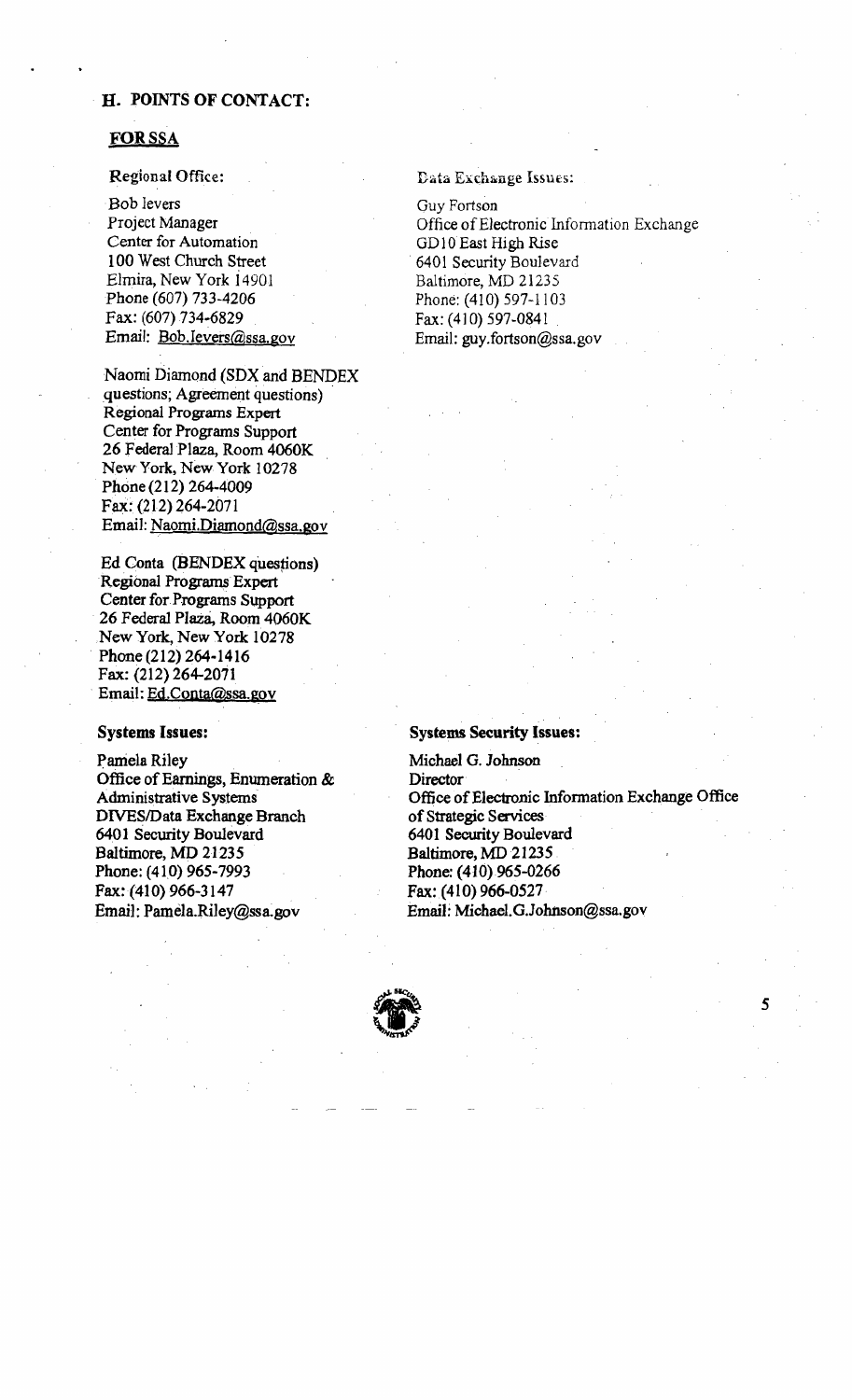## FOR STATE AGENCY

## Agreement Issues/Security Issues: Data Usage/Operational Issues:

Maureen M. Frazier Stephanie A. Wollman<br>Director, Patient Resources Resource & Reimburse Director, Patient Resources Resource & Reimbursement Agent 3 NYS Office of Mental Health<br>State Operated Finance Group State Operated Finance Group<br> **44 Holland Avenue, 1<sup>st</sup> Floor**<br> **44 Holland Avenue, 1<sup>st</sup> Floor**<br> **44 Holland Avenue, 1<sup>st</sup> Floor 44 Holland Avenue,**  $1^{st}$  **Floor** 44 Holland Avenue,  $1^{st}$  Ficer<br>Albany, NY 12229 Albany, NY 12229 Phone: (518) 473-8234/Fax: (518) 473-<br>2448 Email: cofgmmf@omh.state.ny.us Legal Issues:

John Carroll House Counsel NYS Office of Mental Health Office of Counsel 44 Holland Avenue,  $8<sup>th</sup>$  Floor Albany, NY 12229 Phone:(518) 474-1331 Fax: (518) 473-7863 Email: colejbc@omh.state.ny.us

**1778 Office of Mental Health** Albany, NY 12229 Phone:(518) 473-8234/Fax: (518) 473-2448 Email: cofgsaw@omh.state.ny.us

- I. DURATION: The effective date of this IEA is January 1, 2010. This IEA will remain in effect for as long as: (1) a CMPPA Agreement governing this IEA is in effect between SSA and the State or the State Agency;'and (2) the State Agency submits a certification in accordancewith Section J. below at least 30 days before the expiration and renewal of such CMPPA Agreement.
- J. CERTIFICATION AND PROGRAM CHANGES: At least 30 days before the expiration and renewal of the State CMPPA Agreement governing this IEA, the State Agency will certify in writing to SSA that: (1) it is in compliance with the terms and conditions of this IEA; (2) the data exchange processes under this IEA have been and will be conducted without change; and (3) it will, upon SSA's request, provide audit reports or other documents that demonstrate review and oversight activities. If there are substantive changes in any of the programs or data exchange processes listed in this IEA, the parties will modify the IEA in accordance with Section K, below and the State Agency will submit for SSA's approval new program questionnaires under Section C. above describing such changes prior to using SSA's data to administer such new or changed program. ,
- K. MODIFICATION: Modifications to this IEA must be in writing and agreed to by the parties.
- L. TERMINATION: The parties may terminate this IEA at any time upon mutual written consent. In addition, either party may unilaterally terminate this IEA upon 90 days advance written notice

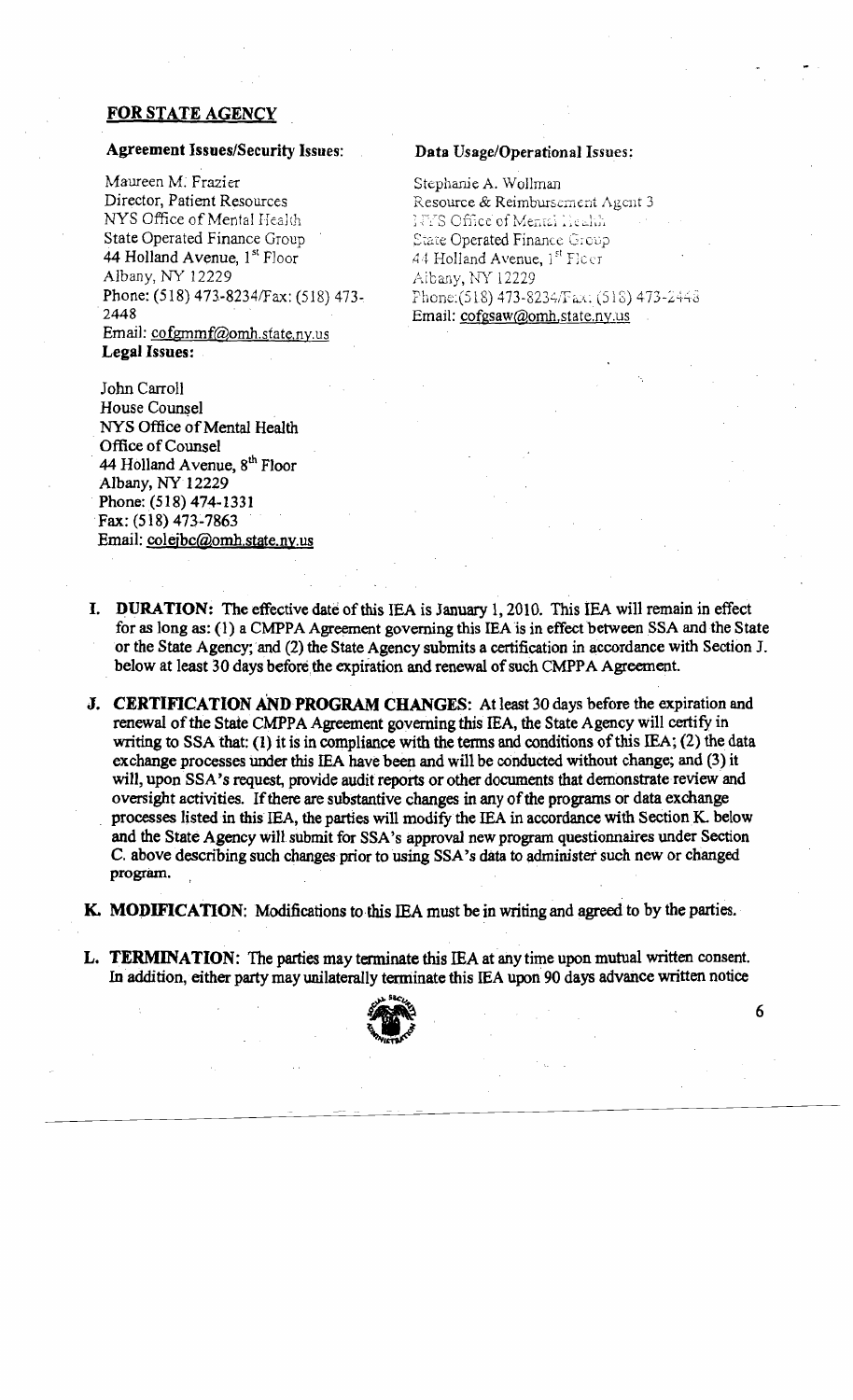to the other party. Such unilateral termination will be effective 90 days after the date of the notice. or at a later date specified in the notice.

SSA may immediately and unilaterally suspend the data flow under this IEA, or terminate this IEA, if SSA, in its sole discretion, determines that the State Agency (including its employees, contractors, and agents) has: (1) made an unautherized use or disclosure of SCA-scription titang up (2) violated or failed to follow the terms and conditions of this IEA.

 $\bf M.$  INTEGRATION: This IEA, including all a actionate, exactively. The analogoean proof parties with respect to its subject motion. There has obegin no representations, warrantee, to promises made outside of this IEA. This IEA shift also procedured over any other decement that may be in conflict with it.

## **ATTACHMENTS**

- 1 CMPPA Agreement
- $2-$ SSA Data Exchange Systems
- $3 -$ Systems Security Requirements for SSA Web Access to SSA Information Through ICON 4 - Information System Security Guidelines for Federal, State and Local Agencies Receiving Electronic Information from the Social Security Administration
- $5 -$ PII Loss Reporting Worksheet
- N. SSA AUTHORIZED SIGNATURE: The signatory below warrants and represents that he or she has the competent authority on behalf of SSA to enter into the obligations set forth in this IEA.

## SOCIAL BECURITY ADMINISTRATION

for Bodget. Finance and Mar

Date